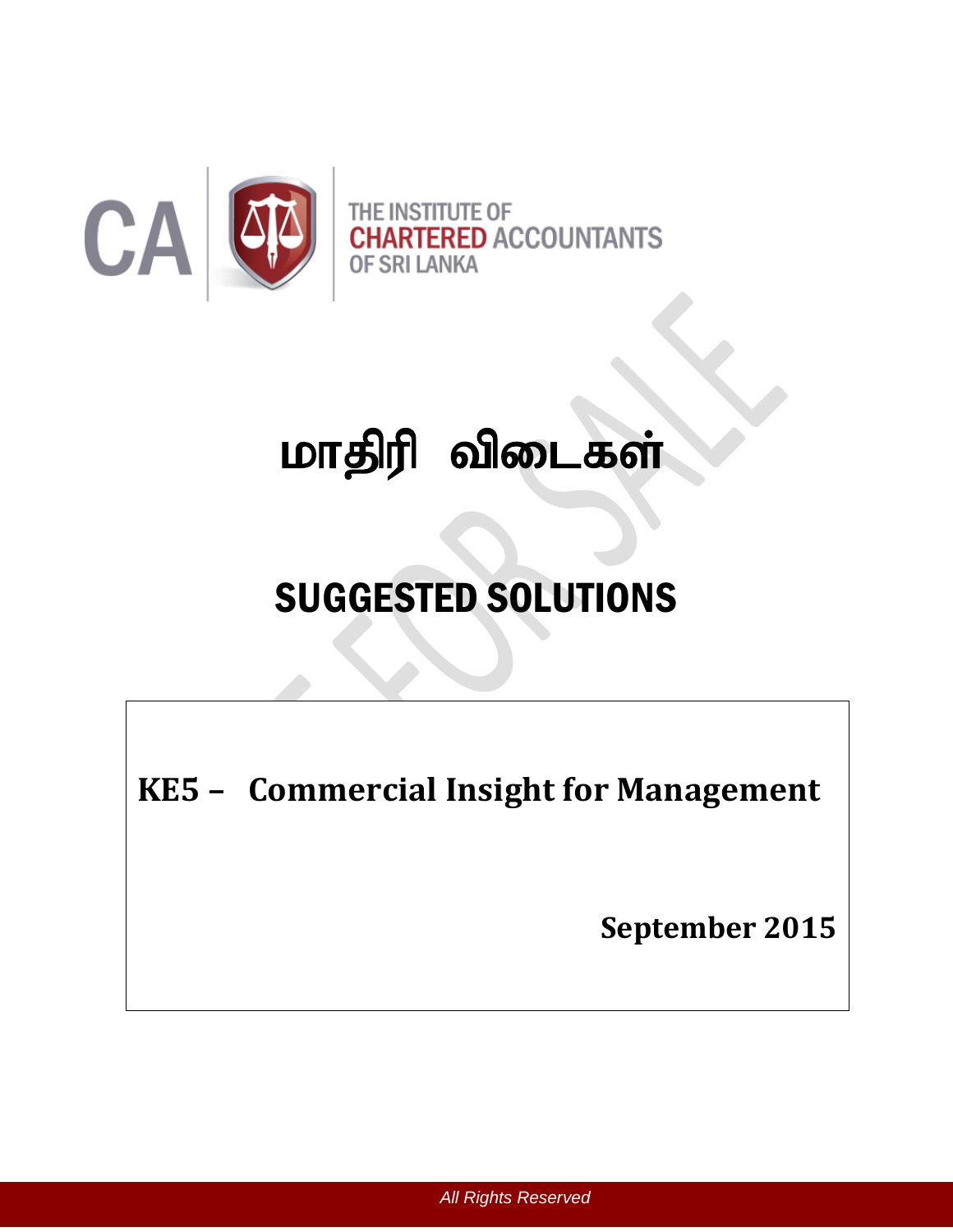## பிரிவு  $01$

#### **விடை 01**

#### 1.1.

உரிய கற்கை வெளிப்பாடு:  $1.5.1$  $1.5.1$  முகாமைக் கணக்காளருடன் ஒப்பிடுகையில் நிதிக் கணக்காளரின் பொறுப்புக்களை கூறக்கூடிய மாணவரின் இயலுமையை பரீட்சித்தல். சரியான விடை: C கிரயக் கணக்கீடு முகாமைக் கணக்காளரின் நோக்கெல்லைக்கு உட்பட்டது. நிதிக்கணக்காளரினது அல்ல.

#### 1.2.

 $p$ ெரிய கற்கை வெளிப்பாடு :  $2.2.1$ 

2.2.1 வினைத்திறன் மற்றும் விளைவுத் திறனுக்கு இடையிலான வேறுபாட்டை வியங்கிக்கொள்ளல்.

#### சரியான விடை : C

வினைத்திறன் என்பது உள்ளீடுகள் மற்றும் வெளியீடுகள் தொடர்புபட்ட விகித அளவீடு ஆகும். இது உற்பத்தித்திறனுடன் இணைந்தது. உதா: ஒரு அலகு உற்பத்திக்கான விரயத்தை அதிகுறைந்த மட்டத்தில் பேணுதல். விளைவுத்திறன் என்பது குறிக்கோள் அல்லது இலக்கு பற்றியது. உதா: பொருளின் தரம் பொதுவான குறிக்கோள்களில் ஒன்றாகும்.

#### 1.3.

உரிய கற்கை வெளிப்பா $G: 3.5.1$  $3.5.1$  சந்தைக் கேள்வி மற்றும் நிரம்பலை பாதிக்கும் காரணிகளை இனங்காணல். சரியான விடை : C

1.4

#### உரிய கற்கை வெளிப்பா $f_6$  :  $3.\overline{11.1}$

சரியான விடை : C

சந்தை அதிகாரம் என்பது, பரிமாற்றக் கட்டுறுப்புக்கள் மற்றும் நிபந்தனைகள் மீது நிறுவனம் கட்டுப்பாட்டினை கொண்டிருத்தல். தனியுரிமைப் போட்டியில் (monopolistic competition) நிறுவனம் சந்தை அதிகாரத்தினை கொண்டிருப்பதற்குக் காரணம், ஒப்பீட்டளவில் குறைவான எண்ணிக்கையான போட்டியாளா்கள் இருப்பதும், நிறுவனங்கள் பாகுபடுத்தப்பட்ட பொருட்களை (differentiated products) விற்பதனாலும் ஆகும். சந்தை அதிகாரம், அந்த நிறுவனங்கள் கீழ்நோக்கிச் சரிந்து செல்லும் கேள்வி வளையிக்கு முகங்கொடுப்பதனை குறிக்கின்றது.| கேள்வி வளையி தட்டையாக இல்லாதபோதிலும் அதிக நெகிழ்ச்சி உடையதாகும். தனியுரிமைப்போட்டி நிறுவனமொன்று அதன் வாடிக்கையாளர்கள் எல்லோரையும் இழக்காமலே அதன் விலையை அதிகரிக்க முடியும். போட்டியாளர்களுக்கிடையில் அழிவினை நல்கவல்ல விலைப்போருக்கு (price war) வழிமைக்காமலேயே நிறுவனம் விலையை குறைக்க முடியும்.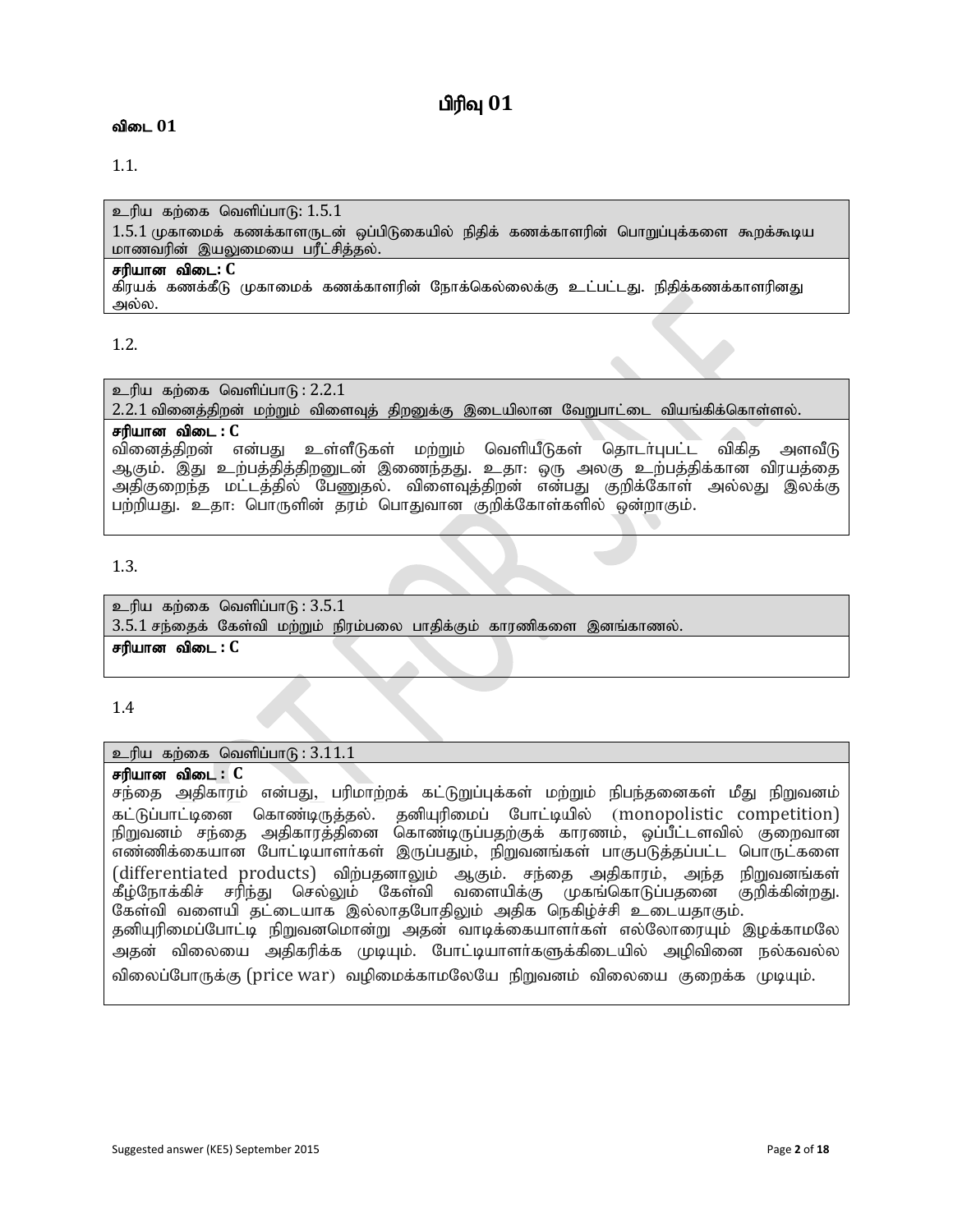$p$ ரிய கற்கை வெளிப்பா $\mathfrak{g}: 4.4.1$ கேள்வி ஈர்ப்பு / கிரயத் தள்ளுகை பணவீக்கங்களை விபரித்து வியாபாரம் மற்றும் தேசிய பொருளாதாரத்தில் பணவீக்கக் கிரயத்தினை இனங்காணல்.

#### சரியான விடை : **D**

#### 1.6.

உரிய கற்கை வெளிப்பா $(6): 4.4.3$ 

பொருளாதாரமொன்றில் பணநிரம்பல், பணவீக்கம் மற்றும் வட்டி வீதங்களுக்கு இடையில் தொடா்பினை விளங்கிக்கொள்ளல்.

#### சரியான விடை : **D**

பணநிரம்பலில் அதிகரிப்பு எந்தவொரு பொருளின் நிரம்பலில் அதிகரிப்பின் அதே தாக்கத்தை கொண்டிருக்கும். இது ''பணத்தின் விலை"யை வீழ்ச்சியுறச் செய்யும். அதாவது, வட்டி வீதம் பணத்திற்கான விலையாகும்.

#### 1.7.

 $p$ ாரிய கற்கை வெளிப்பாடு: $4.7.1$ 

 $4.7.1\,$ மூலதனச் சந்தையை ஏற்படுத்தும் நிறுவகங்களை தெரிந்துகொள்ளல்.

#### rupahd tpil **: D**

,<br>ஒரு சொத்தை அல்லது காப்பாவணத்தை சொத்தின் விலையில் பாதிப்பின்றி சந்தையில் வாங்கும் .<br>அல்லது விற்கும் இயலுமை மட்டம் திரவத்தன்மை ஆகும். திரவத்தன்மை உயா்ந்த மட்ட வியாபார செயற்பாடுகளின் விளைவாக ஏற்படும்.

#### 1.8.

 $p$ ெரிய கற்கை வெளிப்பாடு:  $6.2.1$ தொழிற்பாட்டு முகாமைத்துவத்தை (operations management) பொருள்வரையறை செய்தல்.

#### சரியான விடை : **D**

விளைவுத்திறனான வெகுமதி முறைமையை தயாரித்தல் ஊழியரை உந்தூக்கப்படுத்துவதற்கு ஆகும். இது தொழிற்பாடுகள் முகாமையின் நோக்கெல்லைக்குள் வராது.

#### 1.9.

உரிய கற்கை வெளிப்பா $f<sub>B</sub>$ : 6.5.1 அளவிடைச் சிக்கனத்தையும் நோக்கெல்லைச் சிக்கனத்தையும் வேறுபடுத்துதல். சரியான விடை : **A** B,C,D குறிப்பது அளவிடைச் சிக்கனத்தை. நோக்கெல்லைச் சிக்கனத்தை அல்ல.

#### 1.10.

 $p$ ெரிய கற்கை வெளிப்பாடு: $6.6.1$ பிரதான உற்பத்தி முறைகளை வேறுபடுத்தும் இயலுமை. சரியான விடை : A  $B$  – குறிப்பது தொடர்ச்சியான பாய்வு உற்பத்தி  $C$  – குறிப்பது பணி உற்பத்தி (Job production)  $D$  – குறிப்பது அணி உற்பத்தி ( batch production)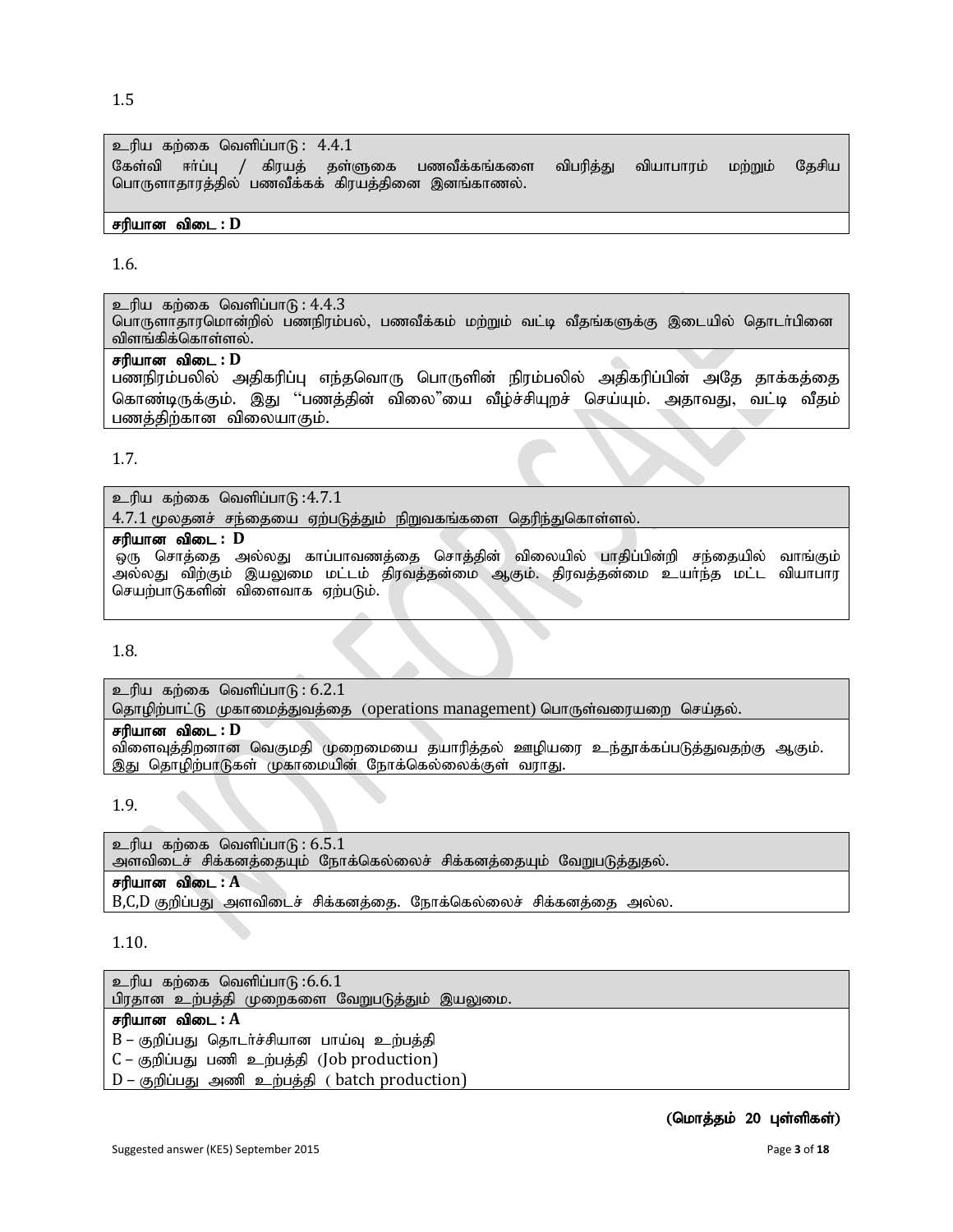2.1

 $p$ ாரிய கற்கை வெளிப்பாடு: $1.6.1$ . தற்கால வேலைச் சூழலின் மாறுபடும் தன்மையையும் கணக்காளர் ஒருவரின் வகிபாகத்தில் அவற்றின் தாக்கத்தையும் இனங்காணல்.

- தரவு முறையாக்கம் மற்றும் பகுப்பாய்வுக்கு உதவியான ஆயுதங்களை பயன்படுத்தும் திறமை
- திறன்களை கவா்ந்து, விருத்திசெய்து முகாமை செய்வதற்கான தொழில்நுட்பத்தை பயன்படுத்தும் திறமை
- அறிவு முகாமைத்துவ திறமைகள் (Knowledge management skills)
- செயற்திட்ட (Project) முகாமைத்துவ திறமைகள்
- மாற்றங்களின் முகாமைத்துவ திறமை (Change management skills)

#### 2.2

 $p$ ெரிய கற்கை வெளிப்பாடு:  $3.1.1$ 

நிறுவன சூழலைப்பற்றி விளக்குதல் (அக மற்றும் பொதுவான பணிகள், நேர் மற்றும் நேரில் செயற்பாடுகள் மற்றும் நுண்மையான மற்றும் பேரண்டச் சூழல் உட்பட)

<u>நிறு</u>வனமொன்றின் அகச்சூழல் என்பது, நிறுவன உபமுறைமையின் இடைத்தொடர்புடைய உப .<br>முறைமைகளாகும். பொதுவாகக் கூறுவதானால், அகச்சூழல் காரணிகள் புறச்சூழல் காரணிகளைவிட இலகுவாக கட்டுப்படுத்தக்கூடியவை. உதா: நிறுவனத்தின் தூரநோக்கு கூற்று, தலைமைத்துவ பாங்கு, நிறுவனக் கலாச்சாரம், தொழில்நுட்பம், ஊழியர் நன்நடத்தை ஆகியன.

 $\mathrm{SWOT}$  பகுப்பாய்வினை மேற்கொள்ளும்போது, நிறுவனத்தின் பலமும் பலவீனமும் அகச்சூழல் காரணிகளின் அடிப்படையில் இருக்கும். சந்தர்ப்பங்களும் அச்சுறுத்தல்களும் புறச்சூழல் காரணிகளின் அடிப்படையில் அமைந்தவையாகும்.

(ஒரு வியாபாரம் அதன் அக மற்றும் புறச் சூழல் காரணிகளின் அடிப்படையில் மேற்கொள்ளவள்ள மாற்றங்களின் அனுகூலங்கள் மற்றும் பிரதிகூலங்களை தீர்மானிப்பதற்கு SWOT பகுப்பாய்வினை பயன்படுத்தமுடியும். ஒரு SWOT பகுப்பாய்வினை இரண்டு முக்கிய பகுதிகளாகப் பிரிக்கலாம்.<br>பலமும் பலவீனமும் அகச்சூழல் காரணிகளின் அடிப்படையில் இருக்கும். சந்தர்ப்பங்களும் இருக்கும். சந்தா்ப்பங்களும் அச்சுறுத்தல்களும் புறச்சூழல் காரணிகளின் அடிப்படையில் அமைந்திருக்கும்.)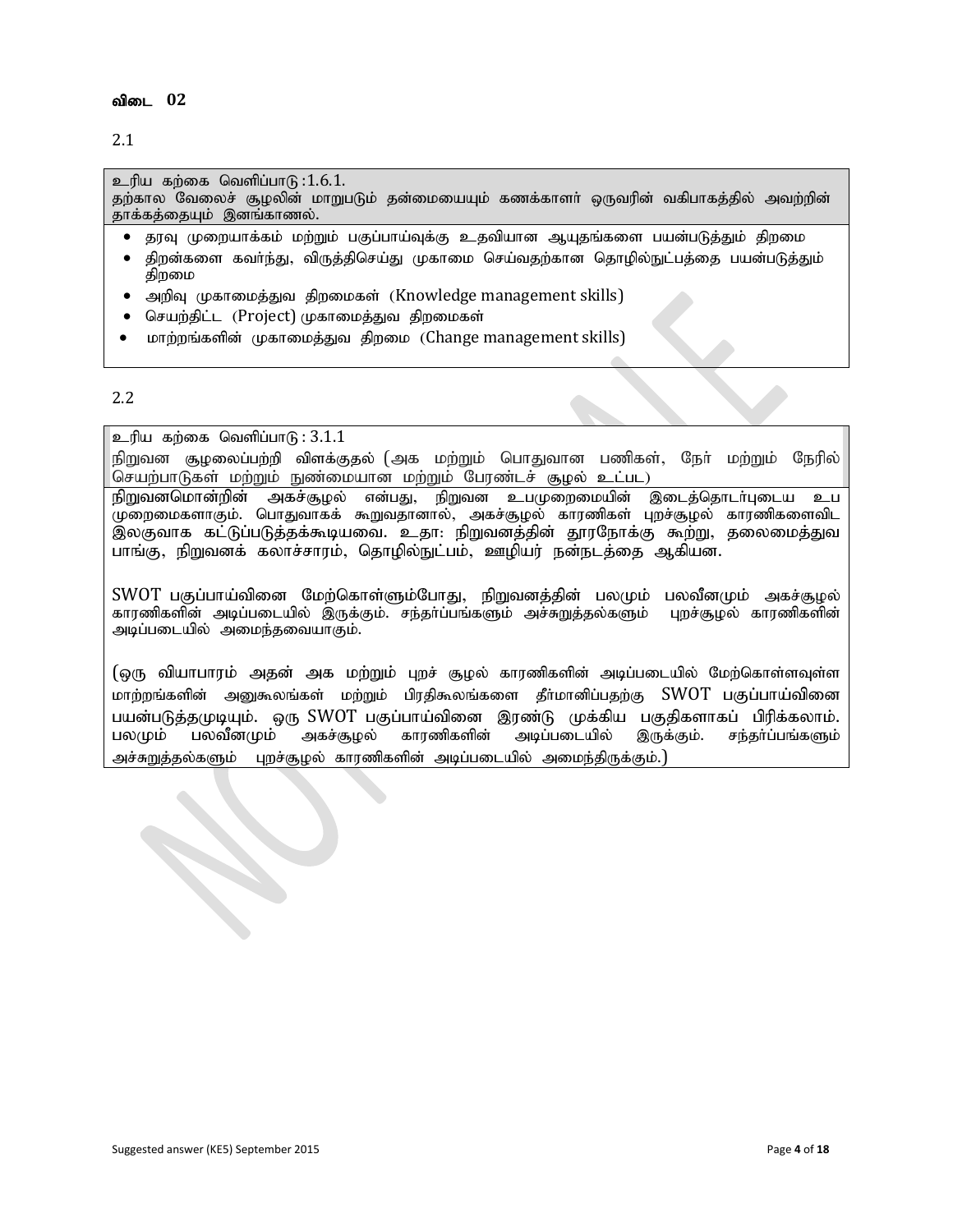2.3

உரிய கற்கை வெளிப்பா $f_5$ :  $3.6.2$ 

வேறுபட்ட வகையைச் சாா்ந்த நெகிழ்ச்சியினை கணித்தல்.

<mark>விளம்பர கேள்வி நெகிழ்ச்சி என்பது (AED</mark>) புதிய விற்பனைகளை உருவாக்குவதில் விளம்பர செலவினத்தின் விளைவுத் திறனின் அளவீடாகும். இதனை, **கேள்விக் கணியத்தில் மாற்றச்** சதவீதத்தை விளம்பரச் செலவினத்தில் மாற்றச் சதவீதத்தினால் பிரிப்பதனால் கணிக்கலாம்..

ஒரு **நேரான விளம்பர நெகிழ்ச்சி**யானது விளம்பரத்தில் அதிகரிப்பு விளம்மரம் செய்யப்படும் பொருட்கள், அல்லது சேவைகளின் **கேள்வியில் அதிகரிப்பிற்கு வழிவகுக்கும்** என்பதனை குறிக்கின்றது.

விளம்பாச் செலவின அதிகரிப்பானது விற்பனைமீது கொண்டுள்ள தாக்கம் தொமிற்துறைகளை பொறுத்து மாறுபடும். தங்கம் மீதான விளம்பரமானது, தங்கம் செலவு மிக்கதாகவும் அவசர நோக்கத்தில் கொள்வனவு செய்யப்படாததாகவும் இருப்பதனால், ஒரு குறிப்பிட்ட காலத்தினுள் பயனைத் தருமென எதிர்பார்க்க முடியாததாகும். பொருளாதார நிலைமை, நுகர்வோர் நாட்டம் போன்ற பல வெளிக் காரணிகளும் அந்தப் பொருளுக்கான கேள்விக் கணியக்கில் மாற்றத்தை விளைவிக்கக்கூடியவை ஆதலினால், விற்பனைமீதான விளம்பரத்தின் தாக்கத்தினை எதிர்வு கூறுதலில் விளம்பர கேள்வி நெகிழ்ச்சி மாத்திரம் ஒரு மிகவும் செம்மையான காட்டியாகாது.

எனவே, இலாபத்தினை உச்சப்படுத்துவதற்கு அல்லது விலைகளை மாற்றுவதற்கு சரியான தந்திரோபாயம் அதிக விளம்பரமா என்பதனை தீர்மானிப்பதில் PED மற்றும் AED ஆகியவற்றின் ஒப்பீடு பயன்படுத்தப்படலாம்.

2.4

உரிய கற்கை வெளிப்பாடு $:3.13.1$ வழங்குனர்களின் வேறுபட்ட வகைகளை இனங்காணல்.

- சில வழங்குனா்கள் சிறந்த தரமான பொருட்களை உற்பத்தி செய்யக்கூடும்.
- ் வழங்குனர்கள் வேறுபட்ட அளவில் இருப்பதனால், கட்டளையின் அளவுக்கு பொருந்தும் வகையில் பொருத்தமான வழங்குனரை தெரிவுசெய்யலாம்.
- $\bullet$  சில வழங்குனர்களின் விலை மலிவானதாக இருக்கக்கூடும்.
- $\bullet$  வழங்கல்களின் தரம் வழங்குனர்களிடையே மாறுபடுவதன் காரணமாக, அது தொடர்பான இடரிலிருந்து காப்பதற்காக பல நாடுகளிலிருந்து வழங்குனா்களை தெரிவுசெய்யக்கூடும்.
- ை உறுமுரிமைத் திட்டத்தின் விளைவுத்திறனான நடைமுறைப்படுத்தல்.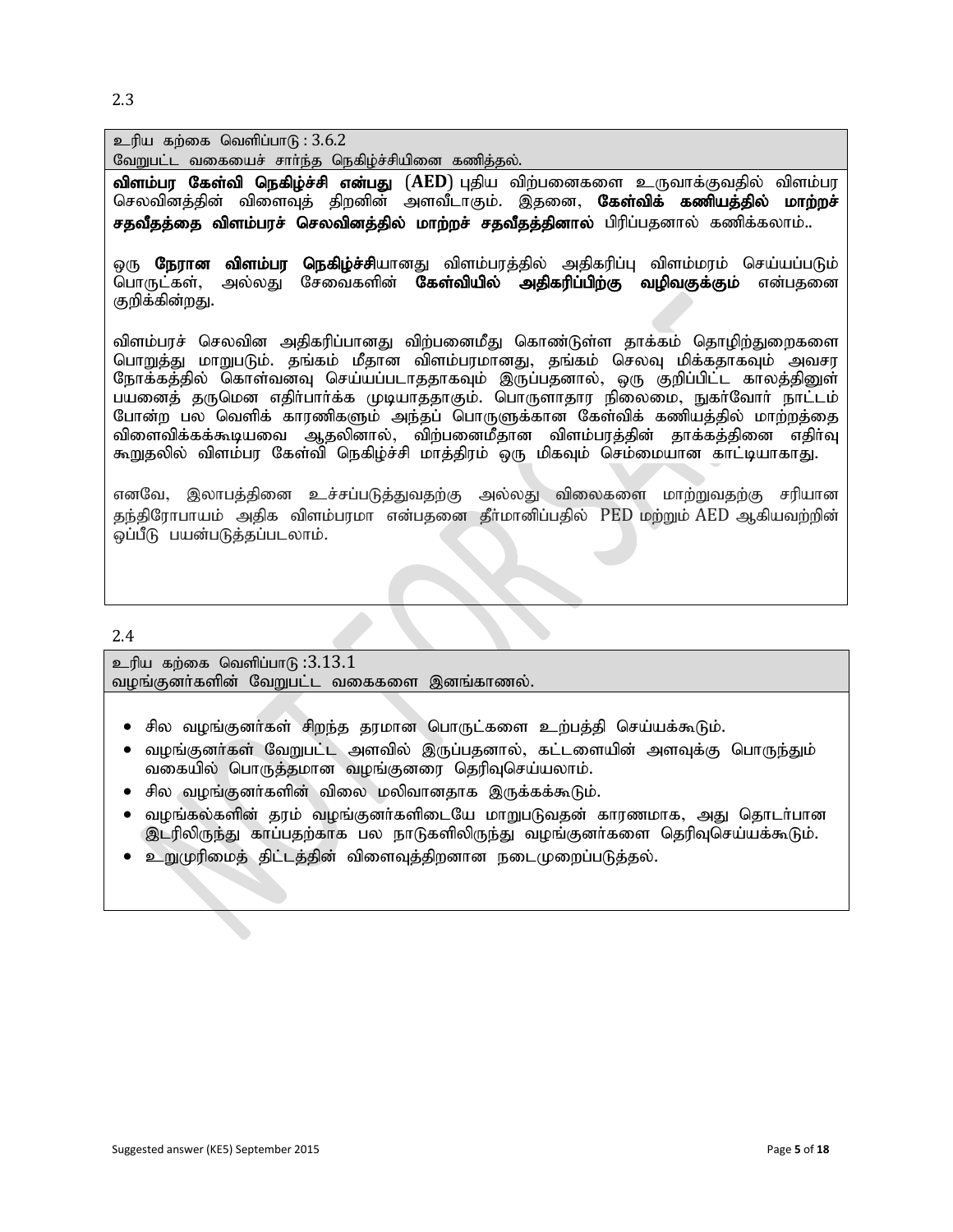2.5

உரிய கற்கை வெளிப்பாடு $:4.1.1.$ 

பொதுவான சூழலின் பரிமாணங்களையும் வியாபாரத்தில் அவை கொண்டுள்ள தாக்கத்தினையும் விபரித்தல்.

- வட்டி வீதங்கள்
- வரி வீகங்கள்
- நாணயமாற்று வீதங்கள்
- பணவீக்கம்
- தொழில்வாய்ப்பு வீதம்

#### 2.6

உரிய கற்கை வெளிப்பா $(6): 4.4.2$ 

பணவீக்கத்தினை கட்டுப்படுத்த அரசாங்கத்தின் கொள்கைகளை எவ்வாறு பயன்படுத்தலாம் என்பதனை தெரிந்துகொள்ளல்.

- வரி அதிகரிப்பு..........(தரப்பட்டபடி). ( **இறைவரிக் கொள்கை**)
- அரச செலவினத்தை குறைத்தல் ( தரப்பட்டபடி )….( **இறைவரிக் கொள்கை )**
- பலவந்தமான சேமிப்பு. உதா: கட்டாயமான சேமலாப நிதியத் திட்டத்தின் அறிமுகம் (இறைவரிக் கொள்கை )
- பாதீட்டு மிகைகள் (இறைவரிக் கொள்கை )
- வட்டி வீதங்களை உயர்த்துதல்..... (**நாணயக் கொள்கை**)
- பண நிரம்பலை குறைப்பதற்காக இலங்கை மக்கிய வங்கியானது கிறந்த சந்தையில் காப்பாவணங்களை விற்பனை செய்கல். ( **நாணயக் கொள்கை )**
- இலங்கை மத்திய வங்கி தெரிவு அடிப்படையில் கடன் கட்டுப்பாட்டு நடவடிக்கைகளை அறிமுகப்படுத்துதல். உதா: நுகா்வோா் கடனை கட்டுப்படுத்துவதற்கு எல்லை வைப்புத் தேவைப்பாடுகளை (margin) அதிகரித்தல். (நாணயக் கொள்கை)
- கூட்டுமொக்க நிரம்பலை அகிகரிக்கு, கூட்டுமொக்க கேள்வியை குறைப்பகற்காக நடவடிக்கைகள். (ஏனைய முறைகள்) உதா: அத்தியாவசிய பொருட்களின் உற்பத்தியை அதிகரிக்க (உதா: அருமையான மூலப்பொருட்களை இறக்குமதி செய்தல்), விலைக் கட்டுப்பாடு, அனுமதிப் பங்கீடு ஆகிய நடவடிக்கைகள்

2.7.

 $p$ ெரிய கற்கை வெளிப்பாடு:  $5.3.3$ அதிகாரப் பகிர்வுச் செயன்முறையை விளங்கிக்கொள்ளல்.

- $\bullet$  கீழ்நிலை ஊழியா் தமது பணியை செய்வதற்கு ஏதுவாக தேவையான அதிகாரம் மற்றும் வளங்களை அளித்தல்.
- கீழ்நிலை ஊழியா் தமது பணியை செய்ய அனுமதிப்பதுடன், அவருக்கு உதவிகள் கிடைப்பதற்கு வழிசெய்தல்.
- முன்னேற்றத்தை மீளாய்வு செய்வதுடன், செயற்பாட்டுப் பின்னூட்டிகளை வழங்குதல்.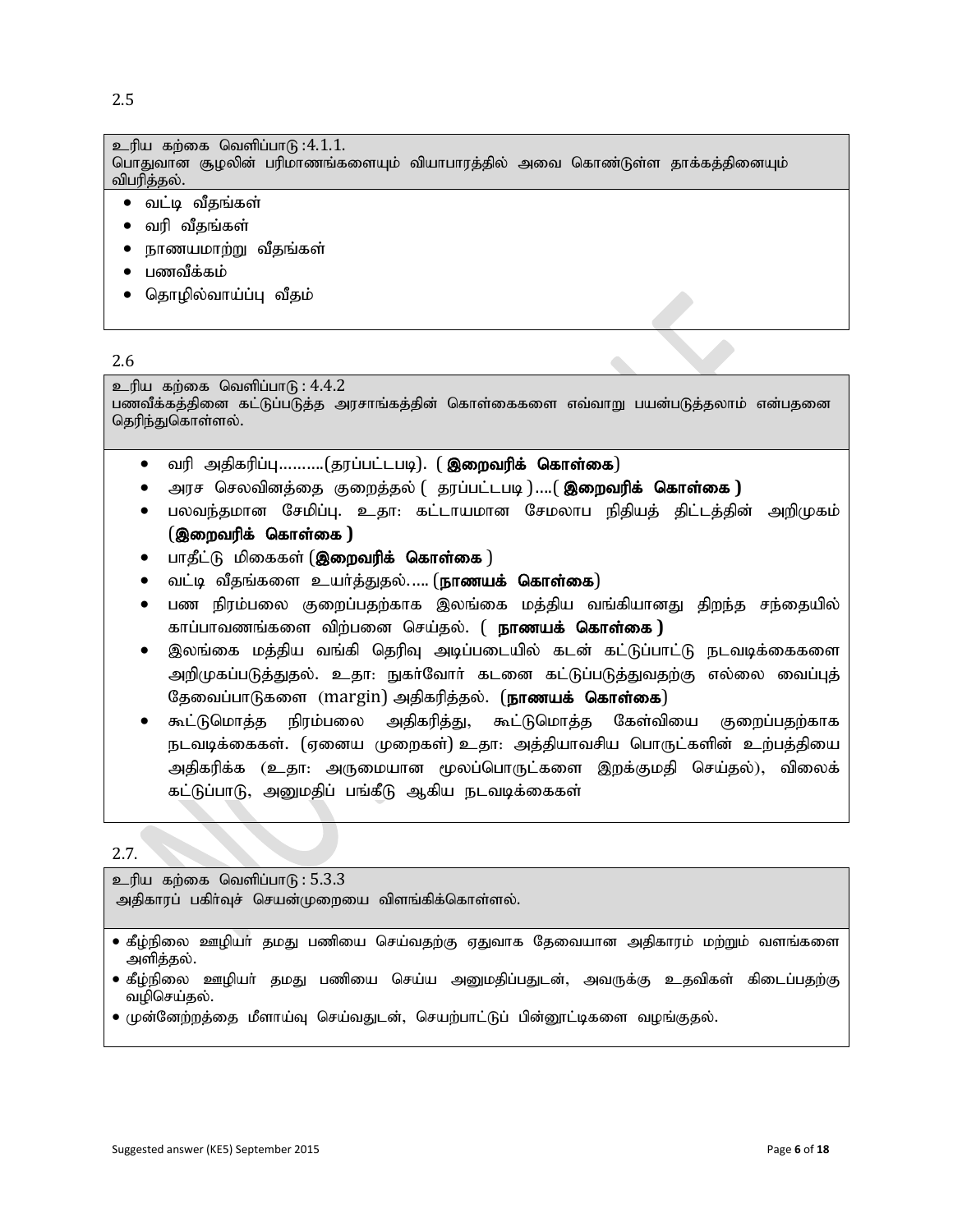2.8.

#### $p$ ெரிய கற்கை வெளிப்பாடு: $6.3.1$ .

 $6.3.1$ . வேறுபட்ட கிரயக் கோட்பாடுகளையும் குறுங்கால கிரய நடத்தையினையும் விளங்கிக்கொள்ளல்.

<mark>அளவிடைச் சிக்கனம்</mark> என்பது, நிறுவனமொன்று அதன் அளவு, உற்பத்தி மட்டம் அல்லது தொழிற்பாட்டு அளவிடை காரணமாக பெறுகின்ற அனுகூலங்களாகும். இங்கு, உற்பத்தி அளவிடை அதிகரிக்கும்போது நிலையான கிரயம் அதிகளவு உற்பத்தி அலகுகளுக்கு பரவுதலால், உற்பத்தியின் ஒரு அலகுக்கான கிரயம் வீழ்ச்சியடையும்.

அனேகமாக, உற்பத்தி அளவுத்திட்டம் அதிகரிக்கும்போது தொழிற்பாட்டு வினைத்திறனும் அதிகரித்து மாறும் கிரயமும் குறைவடைய வழியமைக்கும். தரப்பட்ட வரைபடத்தில், உற்பத்திக் கணியமானது  $Q$ விலிருந்து Q2 க்கு அதிகரிக்கும்போது ஒவ்வொரு அலகினதும் சராசரிக் கிரயம் C யிலிருந்து C1 க்கு வீழ்ச்சியடையும்.



எனினும், சிக்கன அளவிடையானது அனேகமாக ஒரு வரையறையினை (உத்தம உற்பத்தி மட்டத்தை) கொண்டிருக்கும் (உதா: Q2 உற்பத்தி மட்டம்). அந்தப் புள்ளிக்கு அப்பால் மேலதிக அலகு ஒன்றிற்கான கிரயம் அதிகரிக்கும். பொதுவான வரையறைகள் கிடைக்கக்கூடிய மூலப்பொருள் நிரம்பலின் அளவினை உள்ளடக்கும். ஒரு அலகுக்கான குறைந்த கிரயத்தின் வரையறை, அதிக நிறையுடைய பண்டங்கள் பிரதேச சந்தையில் நிரம்பல் நிலையை அடைந்தமையால் அவற்றை சிக்கனமில்லாத தூர இடங்களுக்கு அனுப்பவேண்டிய நிலைமை ஏற்படுதலை உள்ளடக்கும். பிற வரையறைகள் வினைத்திறனற்ற முறையில் ளரிபொருள் / மின்சக்கியினை பயன்படுக்குகல் அல்லது உற்பக்கிக் குறைபாடுகள் அகிக மட்டக்கில் காணப்படுதல்ஆகியவற்றை உள்ளடக்கும்.

*அளவிடைச் சிக்கனமின்மை* ஏற்படுவது, சகல உற்பத்திக் காரணிகளிலும் ஒரு குறித்த சதவீத அதிகரிப்பு உற்பத்தியில் குறைவான சதவீத அதிகரிப்பினை விளைவிக்கும் சந்தா்ப்பங்களில் ஆகும்.

நிறுவனங்கள் மிகவும் பாரிய நிலையை அடையும்போது அளவிடைச் சிக்கனமின்மை ஏற்படலாம். இந்த நிலையானது நிறுவனம் அதன் சொந்தப் பாதுகாப்பு நடவடிக்கைகள், மருத்துவ பாதுகாப்பு வழங்குதல், மற்றும் நிறுவனம் திறமையை கொண்டிராத விடயங்களை மேற்கொள்ளுதல் போன்றவற்றிற்கு நிதியளிப்பு செய்யவேண்டியமையினால் ஏற்படும். இந்த நிலையானது, பாரிய அளவில் கிரயங்கள் அதிகரிப்பதற்கு வழியமைப்பதுடன், நிறுவனம் அளவிடைச் சிக்கனமின்மைக்கு ஆளாகும். ஒரு குறிப்பிட்ட புள்ளியில் குறுங்கால சராசரி மொத்தக் கிரய வளையியின் (Short Run Average Total Cost Curve) அதி குறைந்த மட்டம் அதன் தாழ்ந்த புள்ளியில் இருப்பதுடன், நிறுவனம் அளவிடை மாறிலி வருவாயை மாத்திரமே பெறும். அந்தப் புள்ளிக்கு அப்பால் உற்பக்கியை அகிகரிக்கலானது அளவிடைச் சிக்கனமின்மைக்கு வழியமைப்பதுடன், நீண்டகால சராசரி மொத்தக் கிரய வளையி மேல்நோக்கிச் சரியும். அதாவது, படத்தில் 02 க்கு அப்பால்.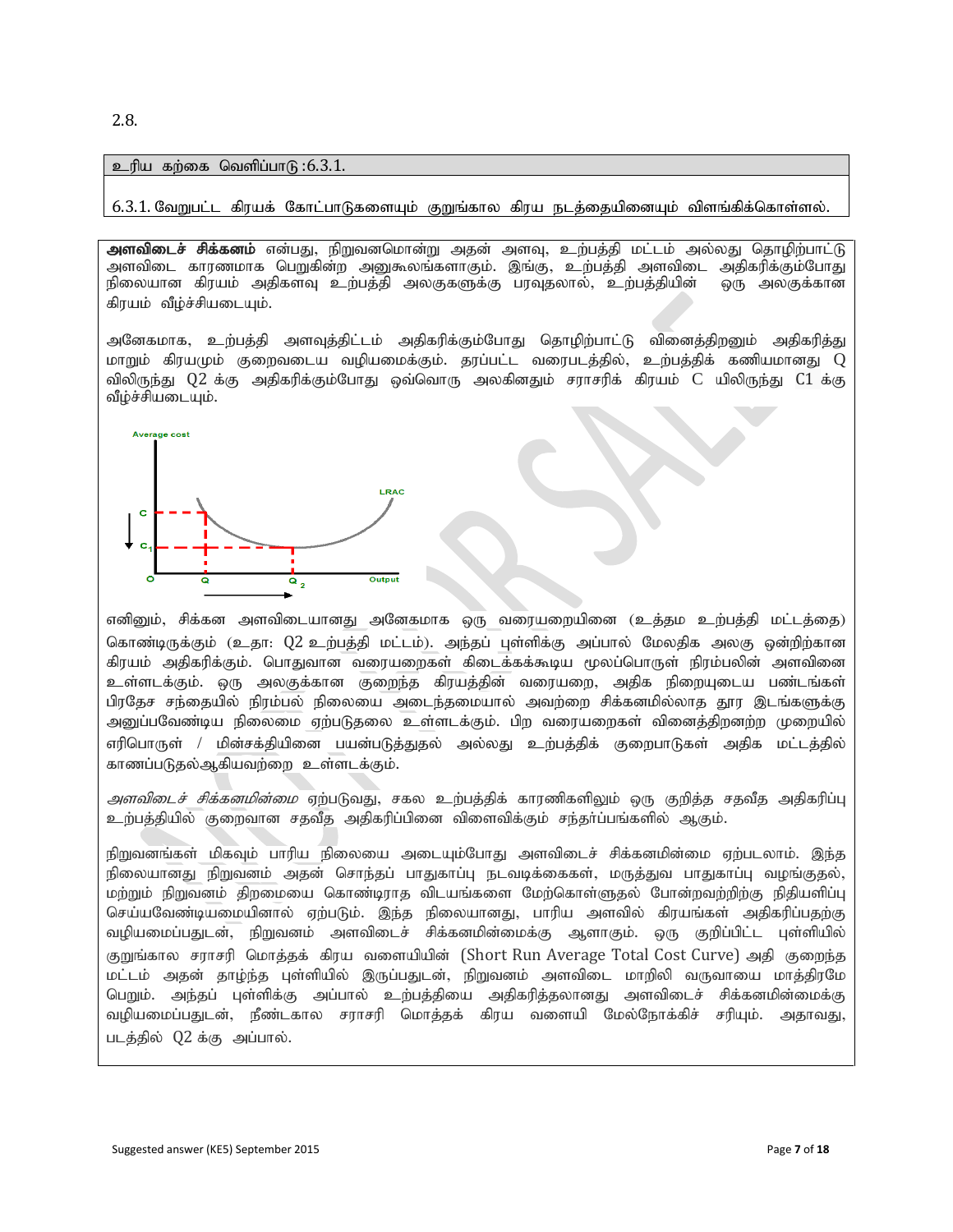2.9.

 $p$ ெரிய கற்கை வெளிப்பாடு: $6.12.3$ 

மனித வள முகாமைத்துவத்தின் (HRM) முக்கிய தொழிற்பாடுகளை ஆராய்தல்.

- வேலைப் பகுப்பாய்வு, வேலை வடிவமைப்பு (Job analysis, job designing)
- வேலைக்கு ஆட்சேர்ப்பு (Recruitment)
- ஊழியர்களை தக்கவைத்தல் (Retention)
- எதிர்கால தேவைகளை மதிப்பிடல் (Assessing future needs)
- திறமை மட்டத்தினை அதிகரிப்பதற்கு பயிற்சி வழங்கலும் தக்கவைத்தலும் (Training and retaining)
- பாதிடலும் கிரயக் கட்டுப்பாடும் (Budgeting and cost control)

2.10.

 $p$ ெரிய கற்கை வெளிப்பாடு:  $6.14.1$ நிறுவனத்தில் அடிப்படைத் தகவல் முறைமைகளை இநங்காணுதல்.

- முகாமைத் தகவல் முறைமை (MIS) உரிய ஊடுசெயல் முறைப்படுத்தல் முறைமைகளிலிருந்து தரவினை தொகுக்கப்பட்ட கோப்புக்களுக்கு மாற்றுதல்.
- நிறைவேற்றுனர் தகவல் முறைமை ( $\mathrm{EIS}$ ) சிரேட்ட முகாமையாளர்களுக்கு பிரதான அக மற்றும் புறத் தகவல்களை இலகுவாக பெறும் இயலுமையை வழங்குதல்.
- $\bullet$  தீா்மான உதவியளிப்பு முறைமை ( $\mathrm{DSS}$ ) முகாமையாளா் தீா்மானங்களை மேற்கொள்வதில் பயன் படுத்துபவை.
- அலுவலக சுயஇயக்க முறைமை (OAS) வழமையாக அலுவலகங்களில் மேற்கொள்ளப்படும் ஆவண முகாமை, தொடர்பாடலை வசதிப்படுத்தல் மற்றும் தரவுகளை முகாமைசெய்தல் போன்ற பிரதான செயற்பாடுகளுக்கு உதலியளிப்பவை.
- ஊடுசெயல் முறைப்படுத்தல் முறைமை (TPS) கிரமமான ஊடுசெயல்களை மேற்கொள்ளல் மற்றும் அவற்றை பதிவுசெய்யும் முறைமை.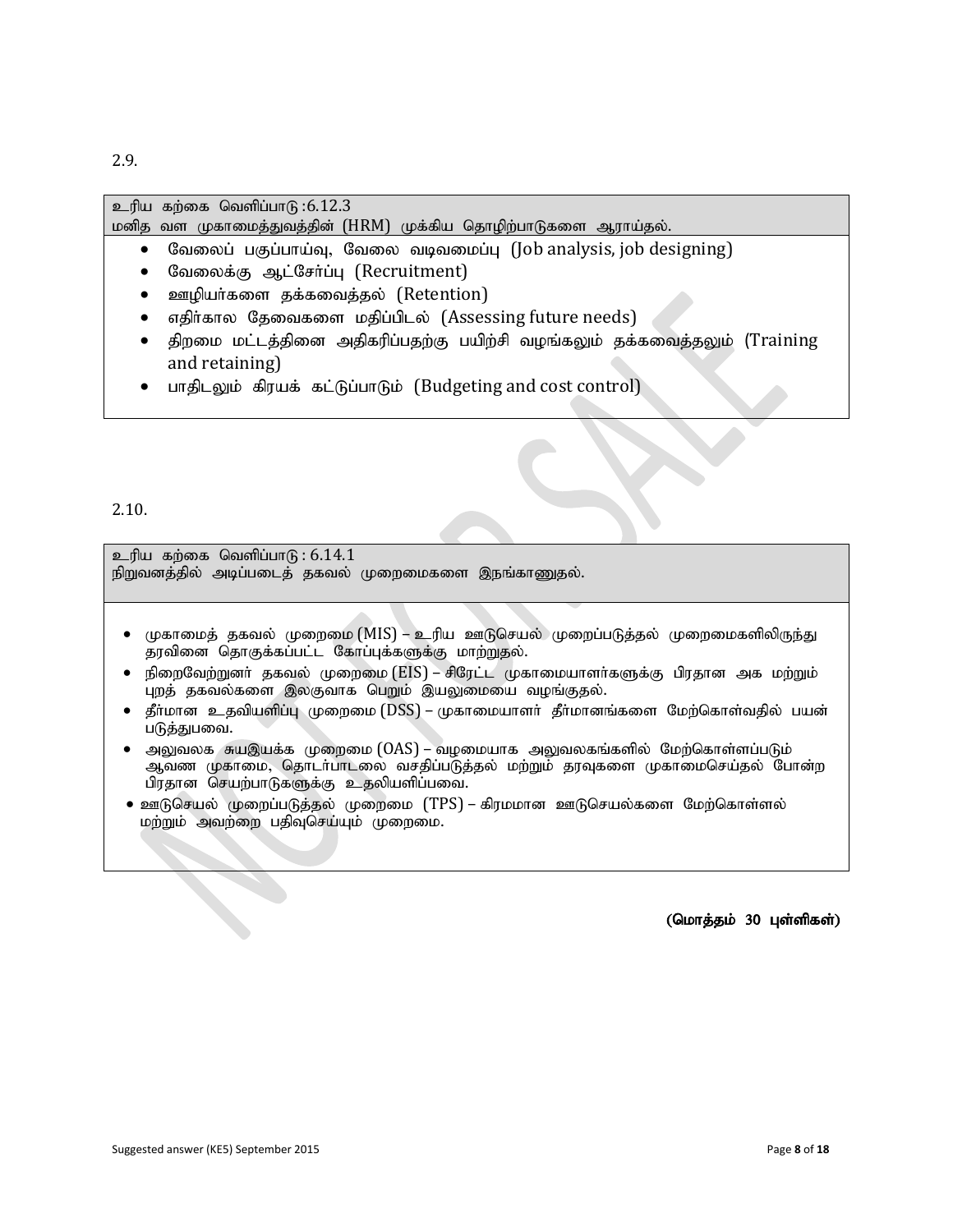வினா 03

#### உரிய கற்கை வெளிப்பாடு :

- 2.8.2 பொருளாதாரப் பொருட்களின் வகைகளை (சாதாரண பொருட்கள், ஜிபன்(Giffen) பொருட்கள், தரம் குறைந்த பொருட்கள், வெப்லன் (Veblen) பொருட்கள், மற்றும் பொதுப் பொருட்கள் அடங்கலாக) விபரித்தல்.
- $3.6.1$  வியாபாரத் தீர்மானங்களில் கேள்வி மற்றும் நிரம்பலின் விலை நெகிழ்வு, வருமான நெகிழ்வு, குறுக்கு விலை நெகிழ்வு மற்றும் விளம்பர நெகிழ்வு ஆகிய கோட்பாடுகளை விபரித்தல்.

இந்த வினா சந்தைக்கு வழங்கப்படும் வேறுபட்ட வகைப் பொருட்களுக்கு இடையிலான வேறுபாடுகள் மற்றும் வருமானத்தினை அதிகரிப்பதற்கு வேண்டிய நடவடிக்கைகளை கூறக்கூடிய இயலுமையை பரீட்சித்தல்.

கேள்வியின் விலை நெகிழ்ச்சிக் கோட்பாட்டினை விபரித்தல்.

(a) உள்ளீடு, செயன்முறை, வெளியீடு (Input, Process, Output)

(b)

- சாதாரண பொருட்கள்: நுகா்வோரின் வருமானம் அதிகரிக்கும்போது, அந்தப் பொருளுக்கான கேள்வி அதிகரிக்கும் (உதா: ஆடை)
- தரம் குறைந்த பொருட்கள்: நுகா்வோர் வருமானம் அதிகரிக்கும்போது, அந்தப் பொருளுக்கான கேள்வி குறைவடையும், (உதா: முமுக் தானிய பாணுடன் ஒப்பிடுகையில் ( whole meal bread) நியமமான பாண் ஒரு தரம் குறைந்த பாண்)
- வெப்லன் கொருள்: பொருளின் விலை அதிகரிக்கும்போது, அந்தப் பொருளுக்கான கேள்வியும் ஒரு குறிப்பிட்ட புள்ளி வரை அதிகரிக்கும் ஆடம்பரப் பொருட்கள். (உதா: ஆடம்பர காா்கள், வடிவமைப்பாளர் அடைகள் (designer wear) அகியன).

 $(c)$ 

**வருமானத் தாக்கம்** என்பது, உண்மையான வருமானத்தில் மாற்றத்தின் விளைவாக நுகர்வில் ஏற்படும் மாற்றம் என வரைவிலக்கணப்படுத்தப்பட்டது. வருமான மாற்றமானது இரு வழிகளில் ஏற்படலாம்: (a) வெளிவாரி மூலங்களிலிருந்து; (b) தற்சமயம் செலவுசெய்யப்படும் பொருளின் விலையில் வீழ்ச்சியினால் விடுவிக்கப்படும் வருமானம்.

முதலாவது வகையில் கிடைக்கும் வருமான மாற்றத் தாக்கம் வருமான-நுகா்வு வளையியால் காட்டப்படும். இரண்டாவது வகை மாற்றம் வருமானத் தாக்கத்தினால் காட்டப்படும். வருமானத் தாக்கமானது, கொள்வனவு வலுவில் மாற்றத்தின்மூலம் அவதானிக்கப்படும் ஒரு தோற்றப்பாடாகும். இது இப்போது கொள்வனவு செய்யப்பட்டுவரும் பொருளின் விலைவீழ்ச்சி காரணமாக உண்மை வருமானத்தில் மாற்றத்தினால் கொண்டுவரப்படும் கேள்விக் கணியத்தில் மாற்றத்தினை காட்டுகின்றது.

விலையில் எந்தவொரு அதிகரிப்பும் அல்லது வீழ்ச்சியும் முறையே நுகர்வோரின் உண்மை வருமானத்தில் வீம்ச்சியை அல்லது அதிகரிப்பை ஏற்படுத்துவதுடன், இது அதே அல்லது வேறு பொருட்கள் அல்லது சேவைகளின் குறைந்த அல்லது அதிகரித்த கேள்வியை விளைவிக்கும். உதாரணமாக, நுகர்வோன் ஒருவர் தமது வருமானத்தின் அரைப்பங்கை பாணை கொள்வனவு மாக்கிரம் செலவ செய்வாராயின், பாணின் விலையில் 50 சகவீக வீம்ச்சியானது அதே தொகையினால் அதிக பாணை அல்லது வேறுபொருட்களை கொள்வனவு செய்வதில் செலவு செய்வதற்கு அவருக்குக் கிடைக்கும் சுயாதீன பணத்தின் அளவை அதிகரிக்கச் செய்யும். இது விலை மாற்றத்தினால் ஏற்படும் இரண்டு தாக்கங்களில் ஒன்றாகும். மற்றையது பிரதியீட்டு தாக்கமாகும் (substitution effect).

Suggested answer (KE5) September 2015 **Page 9** of **18** Page 9 of **18**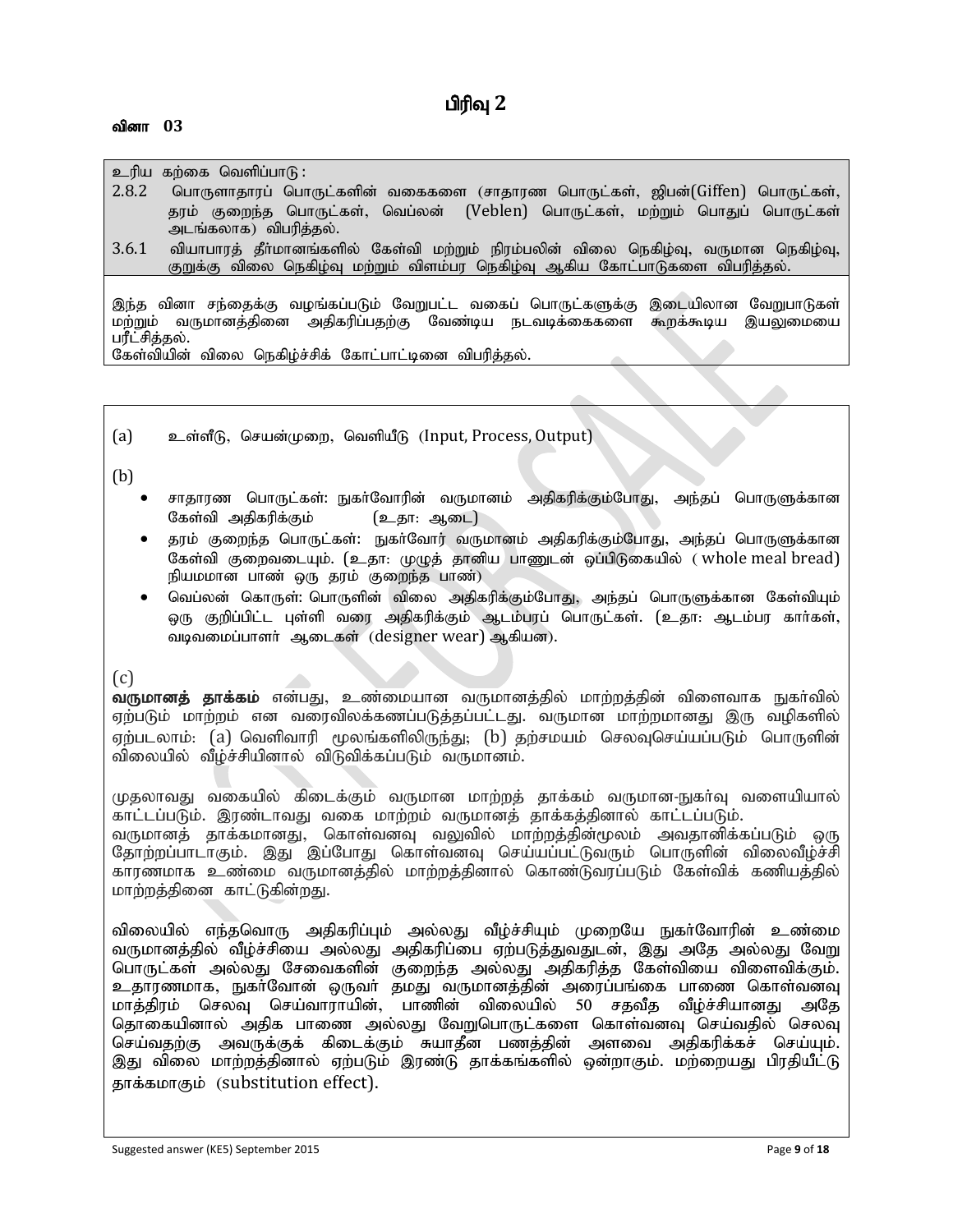பிரதியீட்டுத் தாக்கமானது, விலை மாற்றம் ஒரு குறித்த பொருளில் அல்லது வேறு பொருளில் நுகர்வோனது கேளிவியின் அளவில் ஏற்படுத்தவல்ல மொத்தத் தாக்கத்தின் ஒரு பகுதியாகும். மற்றையது வருமானத் தாக்கமாகும்.

இதன் கருத்து ஒரு பொருளின் விலை வீழ்ச்சியடையும்போது நுகர்வோர் அதிக செலவுகூடிய உருப்படிகளுக்குப் பதிலாக செலவு குறைந்த மாற்றுப் பொருட்களை கொள்வனவு செய்வா் என்பதாகும்.செலவு கூடிய பொருட்களிலிருந்து செலவு குறைந்த பொருட்களுக்கு மாறுகின்ற இந்தப் போக்கானது, பிரதியீட்டுத் தாக்கத்தின் விளைவாக ஏற்படுகின்றது. அந்தப் பொருளின் விலைவீழ்ச்சி அதிக விலைக்கு வாங்கப்பட்டுவரும் ஏனைய பொருட்களுடன் ஒப்பிடுகையில் பொருளை மலிவானதாக ஆக்கும்.

அதன்படி, ஒரு பொருளின் விலையில் வீழ்ச்சியானது இருதாக்கங்களின் காரணமாக அதற்கான கேள்வியை அதிகரிக்கச் செய்யும். (a) விலைவீழ்ச்சியின் காரணமாக உண்மை வருமானத்தில் ஏற்பட்ட அதிகரிப்பின் விளைவான வருமானத் தாக்கம். (b) அதே விலைவீழ்ச்சி காரணமாக ்விலைகூடிய பொருட்களிலிருந்து மலிவான பொருட்களுக்கு பிரதியீட்டினை மேற்கொள்ளும் பிரதியீட்டுத் தாக்கம்.

(d)

i. PED 1.5: மொத்த வருமானத்தை அதிகரிப்பதற்கு ஏதுவாக விலையை குறைக்கும்.

ii. PED 0.5: மொத்த வருமானத்தை அதிகரிப்பதற்கு ஏதுவாக விலையை அதிகரிக்கும்.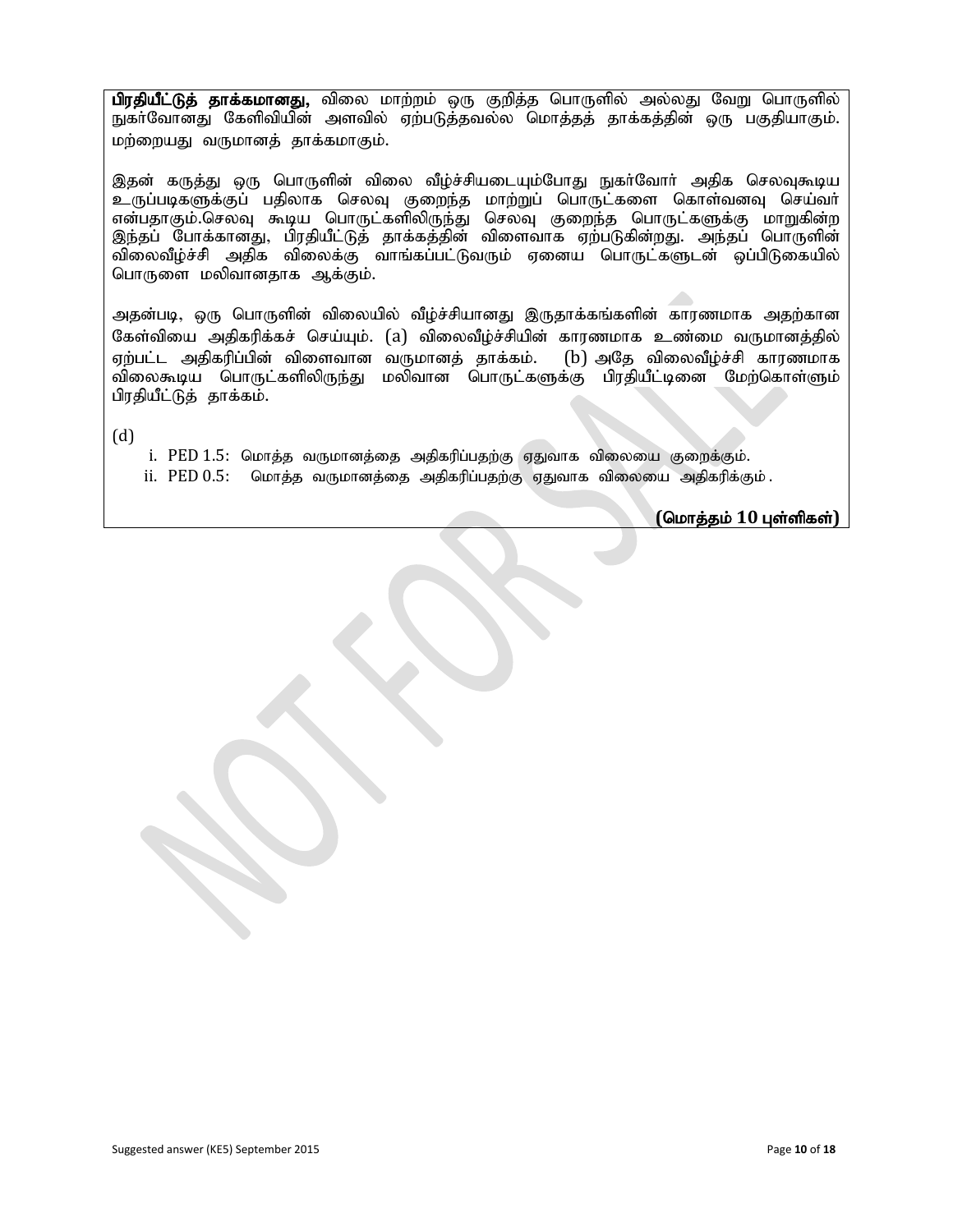Suggested answer (KE5) September 2015 **Page 11** of **18** உரிய கற்கை வெளிப்பா $f_5$ :  $\overline{4.5}$ <u>நாணயமாற்று</u> விகிதங்கள் எவ்வாறு தீா்மானிக்கப்படுகின்றன மற்றும் அந்த மாற்றங்கள் வியாபாரத்தை எவ்வாறு தாக்கத்திற்கு உள்ளாக்குகின்றன என்பதனை விளங்கிக்கொள்ளல். (a) FPL வியாபாரத்தின்மீது இலங்கை ரூபாவின் பெறுமதி இழப்பின் தாக்கங்கள் (i) கொழும்பில் விற்பனை செய்யப்படும் இறக்குமதியான மங்கையர் காலணிகள் இலங்கை ரூபாவின் பெறுமதி வீழ்ச்சி என்பது இறக்குமதிகள் அதிக செலவானவையாக இருக்கும் என்பதாகும். இது அந்த மங்கையா் காலணிகளுக்கான கேள்வியை வீழ்ச்சி அடையச்செய்யும். எனினும் பெறுமதி வீழ்ச்சியின் மொத்தத் தாக்கம் கீழ்வருவனவற்றில் தங்கியுள்ளது: ஏற்றுமதிகள் மற்றும் இறக்குமதிகளுக்கான கேள்வி நெகிழ்ச்சி (Elasticity of demand). . தற்போதைய பெறுதி வீழ்ச்சி, இறக்குமதிகளை ஊக்கமிழக்கச் செய்து ஏற்றுமதிகளை ஊக்குவிப்பதன் மூலம் வியாபார இடைவெளியை (trade gap) குறைக்கும் நோக்கம் கொண்டதாகும். மங்கையா் காலணிகளுக்கு கேள்வி விலை நெகிழ்ச்சி உடையதாயின், இறக்குமதி விலையில் அதிகரிப்பு விற்பனைக் கணியத்தில் கணிசமான வீழ்ச்சியினை ஏற்படுத்தும். இதன் காரணமாக விற்பனைப் பெறுமதி உண்மையில் வீம்ச்சியடையம். நிறுவனங்கள் அதிகரித்த இறக்குமதிக் கிரயத்தை நுகா்வோருக்கு கடத்த முடியாவிடில், அவை குறைந்தபட்சம், குறுங்கால ஓட்டத்திலாவது, அவற்றின் இலாப எல்லையை குறைக்கக்கூடும். மேலும், இறக்குமதி விலைகளில் அதிகரிப்பானது, இறக்குமதிகளில் அதிகளவில் தங்கி இருக்கவேண்டிய நாட்டில் பணவீக்கத் தாக்கத்தினை ஏற்படுத்தும். அதுவும் மங்கையா் காலணிகளின் விற்பனையில் சில எதிர்மாறான தாக்கத்தினை விளைவிக்கும்.  $(i)$  அடைகளின் ஏற்றுமதி நாணயமாற்று விகிதத்தில் பெறுமதி வீழ்ச்சி, ஏற்றுமதிக்கான போட்டித் தன்மையினை அதிகரிப்பதால், அந்நிய நாட்டினருக்கு இலாபமானதாக இருக்கும். இது ஆடைகளுக்கு கேள்வியை அதிகரிக்கச் செய்யும். எனினும், நிகரத் தாக்கமானது ஆடைகளுக்கான சில பொருட்கள் இறக்குமதி செய்யப்படுவதனால், உள்நாட்டில் மேற்கொள்ளப்படும் பெறுமதி சேர்ப்பின் (Value Addition) அளவில் தங்கியுள்ளது. இந்தச் சந்தா்ப்பத்திலும் இறுதிவெளிப்பாட்டை தீா்மானிப்பதில் குறித்த ஆடைகளுக்கான கேள்வியின் நெகிழ்ச்சி ஒரு தீர்மானிக்கும் காரணியாகும். எனினும், இங்கு கருத்திற் கொள்ளவேண்டிய இன்னொரு காரணி, FPL இன் ஏற்றுமதிகள் அமெரிக்க டொலர்களில் (USD) விலையிடப்படுவதாகும். அந்த நடைமுறையின் கீழ்,<br>இலங்கை ரூபாவின் பெறுமானக் கேய்வானகு எற்றுமகி விலைகள் கொடர்பில் ரூபாவின் பெறுமானக் கேய்வானது ஏற்றுமதி விலைகள் தொடர்பில் ஏற்றுமதிகளில் தாக்கத்தினை ஏற்படுத்தாது. பொருளாதாரத்தில் உணரப்படவுள்ள சாத்தியமான பணவீக்கத் தாக்கத்தின் காரணமாக, உள்நாட்டுக் கூலிகளை அதிகரிக்க வேண்டிய சூழ்நிலை உருவாவதுடன், அவ்வாறு நடைபெறும்பட்சத்தில் எதிா்காலத்தில் அதிகரிக்கும் உற்பத்திக் கிரயம் விற்பனைமீதான இலாப எல்லையில் குறைப்பினை விளைவிக்கும்.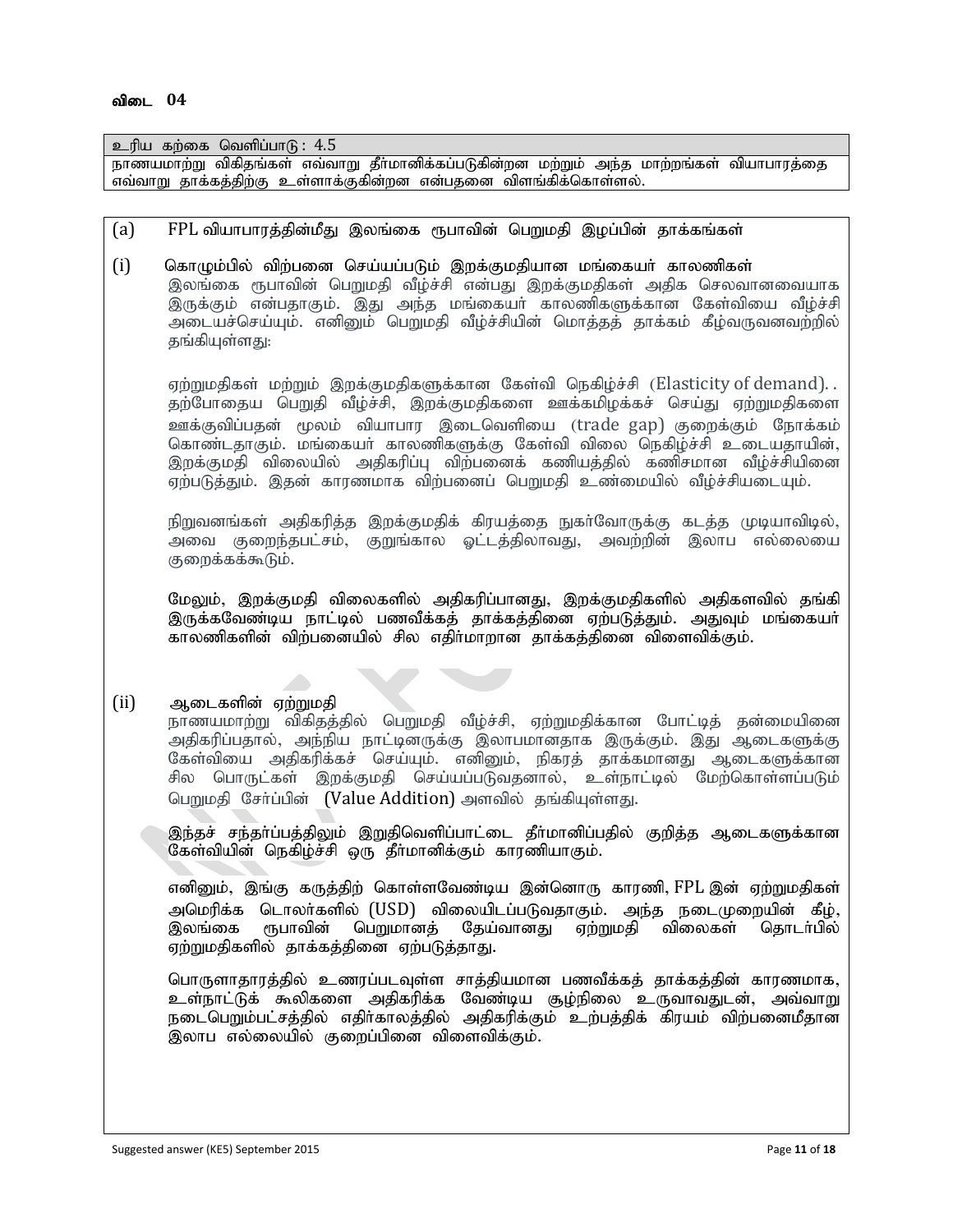- (iii) cw;gj ;jpapy; ,wf;Fkjp nra;ag;gl;l cs;sPLfis gad ;gLj;Jtjd ; fhuzkhf> அவா்களின் உற்பத்திக்கிரயம் அதிகரித்து, அது வியாபாரத்தில் பாதகமான தாக்கத்தை ஏற்படுத்தும். தமது உற்பத்திக்கு உள்நாட்டு உள்ளீடுகளை பயன்படுத்தும் உள்நாட்டு<br>நிறுவனங்களுடன் ஒப்பிடுகையில் அவர்களின் பொருட்கள் குறைந்த போட்டித்தன்மை அவர்களின் பொருட்கள் குறைந்த போட்டித்தன்மை கொண்டவையாக இருக்கும்.
- (iv) FYI இறக்குமதி, ஏற்றுமதி வியாபாரத்தில் ஈடுபட்டுள்ளது. எனவே, நாணய இடருக்கு ஆளாகும். எனினும், அந்த இடா் ஒரு குறிப்பிட்ட அளவுக்கு குறைக்கப்படக்கூடியது.

(b)

- FYI அதன் ஏற்றுமதி மற்றும் இறக்குமதிகளுக்கு முன்னாற்று ஒப்பந்தங்களை (forward  $\arctan$ ) செய்வதன்மூலம் அந்நிய ஊடுசெயல்களினால் ஏற்படும் இழப்புகளுக்கான இடரினை குறைத்துக்கொள்ள முடியும்.
- அவர்கள் தமது சில நடவடிக்கைகளை உள்நாட்டுச் சந்தைக்கு பொறுப்புக்கொடுத்தல், உள்நாட்டிலுள்ள மூலப்பொருட்களை கொள்வனவு செய்தல் ஆகிய நடவடிக்கைகளை மேற்கொள்ளலாம்.
- அவர்கள் ஏற்றுமதி, இறக்குமதி வியாபாரங்களில் ஈடுபட்டுள்ளதுடன், அவை எல்லாம் அமெரிக்க டொலரில் (USD) விலையிடப்படுவதால், அவை சுயமாகவே நாணயமாற்று விகித ஏற்றத்தாழ்வுகளை குறைக்கும்.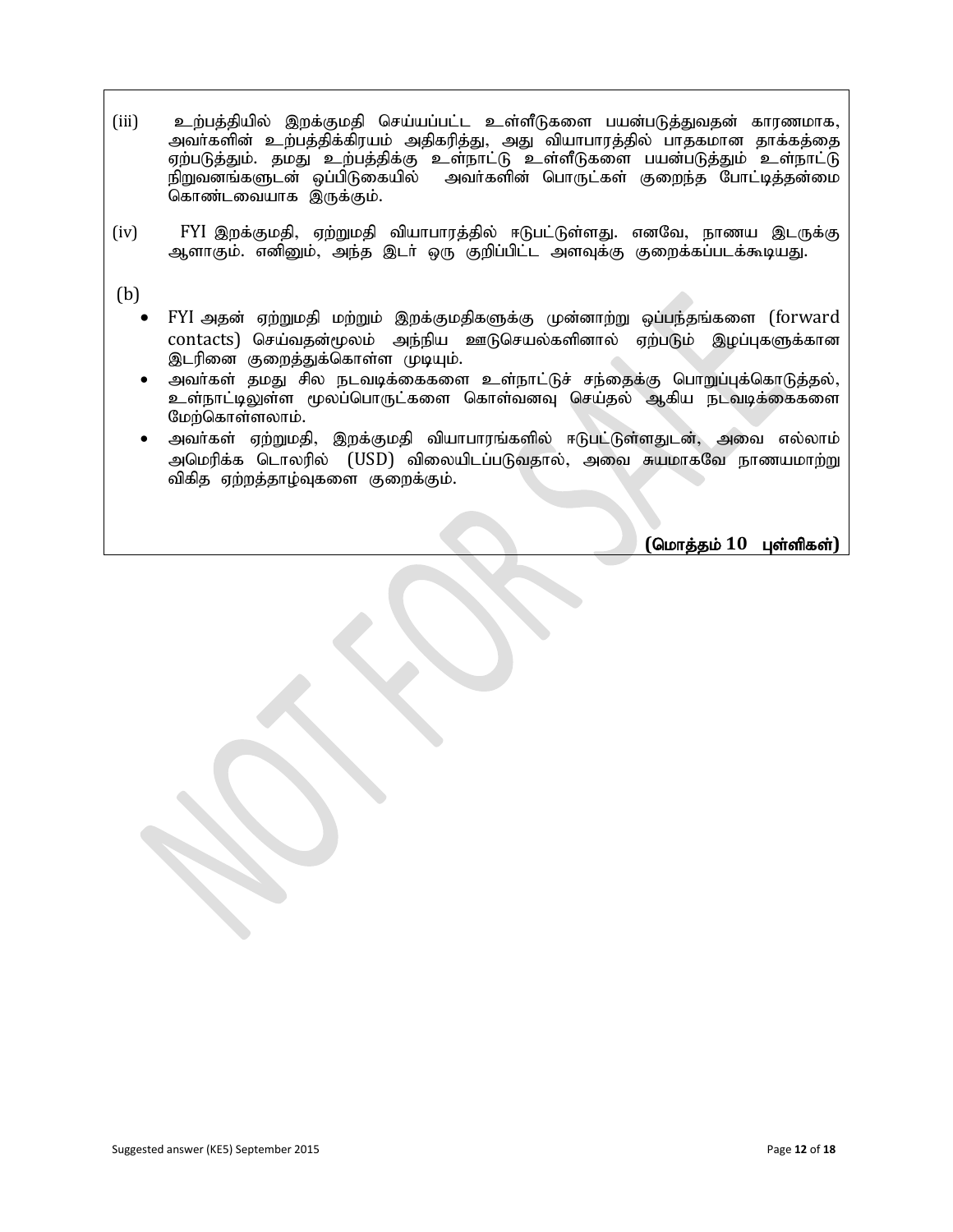உரிய கற்கை வெளிப்பா $G: 5.1$ 

திட்டமிடற் செயன்முறையின் படிமுறைகளை இனங்காணுதல் மற்றும் முறைசாா்ந்த திட்டமிடலின் அனுகூலங்களை நிரற்படுத்தும் இயலுமை. .

(a)  $\mu$ முறைசார்ந்த திட்டமிடல் செயன்முறையின் படிமுறைகள்:

- i. அடையவேண்டிய நோக்கங்களை நிர்ணயித்தல்
- ii. அந்த நோக்கங்களை அடைவதற்கு உதவக்கூடிய மாற்றுத் தந்திரோபாயங்களை இனங்காணுதல்
- iii. ஓவ்வொரு தந்திரோபாயத்தையும் மதிப்பாய்வு செய்தல்
- iv. சிறந்த தந்திரோபாயத்தினை தெரிவுசெய்தல்
- v. தந்திரோபாயத்தினை நடைமுறைப்படுத்துதல்
- vi. கட்டுப்பாடும் மீளாய்வும் (செயன்முறையை கண்காணித்து, சரியான நடவடிக்கைகளை மேற்கொள்ளல்)

#### திட்டமிடலின் அனுகூலங்கள்

- எதனை அடையவேண்டும் என்பது தொடர்பில் முழு நிறுவனத்திற்கும் வழிகாட்டுதலை வழங்குதல்.
- $\bullet$  Gநாக்க இணக்கப்பாட்டினை (goal congruence) அடைய உதவுதல். இது நிறுவனத்தின் நோக்கங்களுக்கும் பிரிவுமட்ட நோக்கங்களுக்கும் இடையில் இணக்கத்தின் தேவையை அழுத்திக் கூறுகின்றது.
- நிறுவனம் நீண்டகால (குறுங்காலத்தை விட) தோற்றப்பாட்டை நிறுவனம் கடைப்பிடிக்க உதவும்.
- வளங்களை பகுத்தறிவுடன் ஒதுக்குவதற்கு உயர் முகாமைத்துவத்திற்கு அடிப்படையை வழங்குகின்றது.
- மதிப்பாய்வை வசதிப்படுத்துகிறது. நிறுவனத்தின் உண்மைப் பெறுபேறுகளை அளவிட்டு கட்டுப்படுத்துவதற்காக நியமங்களை நிர்ணயிக்கின்றது.
- இது குறிப்பாக நிதி வழங்குனா்களுக்கு நம்பிக்கையை அளிப்பதுடன், ஊழியா் மற்றும் வழங்குனர்கள் நீண்டகாலம் தொடர்பாக சிந்திக்க ஊக்குவிக்கின்றது.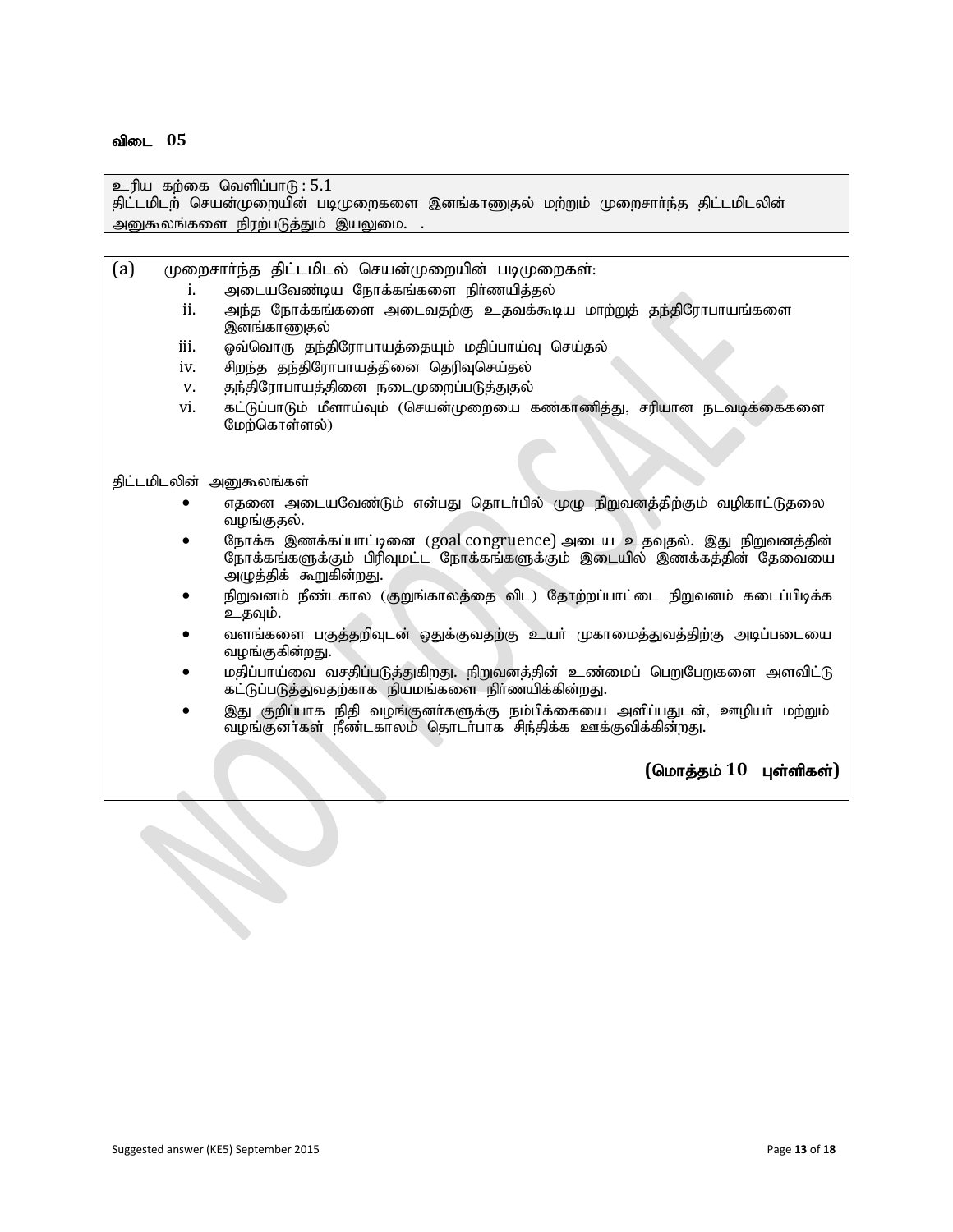#### உரிய கற்கை வெளிப்பா $f_5$ : 6.8

சந்தைத் துண்டாக்கல் (market segmentation) இலக்குவைத்தல் (targeting) மற்றும் நிலைஎடுத்தல்  $(positioning)$  ஆகிய கோட்பாடுகளை இனங்கண்டு விபரிக்கும் இயலுமை.

#### (a)

- $\bullet$  சந்தைத் துண்டாக்கம் என்பது, சந்தையை தெளிவாக வேறுபடுத்தியும், ஒரேவகையான உபகுழுக்களாக மேற்கொள்ளும் உபபிரிவாக்கமாகும். இந்த உபகுழுக்கள் பொதுவான குணாம்சங்களை கொண்டவையாக இருக்கும்.
- சந்தை இலக்குவைத்தல் என்பது, கம்பனி சேவைசெய்ய விளையும், வேறான சந்தைப்படுத்தற் .<br>கலவையை கொண்ட தகைமைபெற்ற சந்தையின் பகுதியாகும்.
- சந்தை நிலையெடுத்தல் என்பது, ஏனைய பொருட்குறியினை கொண்டுள்ள பொருட்களுடன் <u>ஒ</u>ப்பிடுகையில் குறிப்பிட்ட பொருளை வாடிக்கையாளா் அறிந்துவைத்திருக்கும் முறையாகும்.

 $(b)$  பிளவுபடுததலின் அடிப்படைகள்:

- புவியியல் (Geogrhphic)சாா்ந்த: ஒரு புவியியற் பிரதேச வாடிக்கையாளா் தேவைகள் வேறொரு புவியியற் பிரதேச வடிக்கையாளரின் தேவைகளிலிருந்து வேறுபடக்கூடும். உதா: நகர வாடிக்கையாளர் மற்றும் கிராம வாடிக்கையாளர்.
- $\bullet$  இயல்புநிலை சார்ந்த (Demographic): சந்தையினைவயது, பால், வருமானம், பிரதேசம்,  $\mid$ சமுதாய வகுப்புக்கள் போன்ற மாறிகளின் அடிப்படையில் வகுத்தல். உதா: ஆண் மற்றும்| பெண் வாடிக்கையாளர்கள், இளையோர் மற்றும் முதியோர் ஆகியன.
- உளவியல்ரீதியாக (Psychographic): வாங்குனர்களை உடல்வாகு (personality traits), வாழ்க்கைமுறை (lifestyle), பெறுமதிகளும் பொதுவான நாட்டங்களும் ஆகிய அடிப்படைகளில் வேறுபட்ட குழுக்களாகப் பிரித்தல். உதா: புதியனவற்றை கண்டுபிடிக்கும் அவா, இடா்களுக்கு  $(\mu$ கங்கொடுக்க விருப்பம் போன்றவை.
- நடத்தை (Behavioural): பொருளுக்கான மனப்பாங்கு, அதன் பயன்பாடு அல்லது அதற்கான பதிலிறுத்தல் ஆகியவற்றின் அடிப்படையில் வாங்குனர்களை குழுக்களாக வகுத்தல். உதா: பொருளைப் பயன்படுத்தும் வீதம்.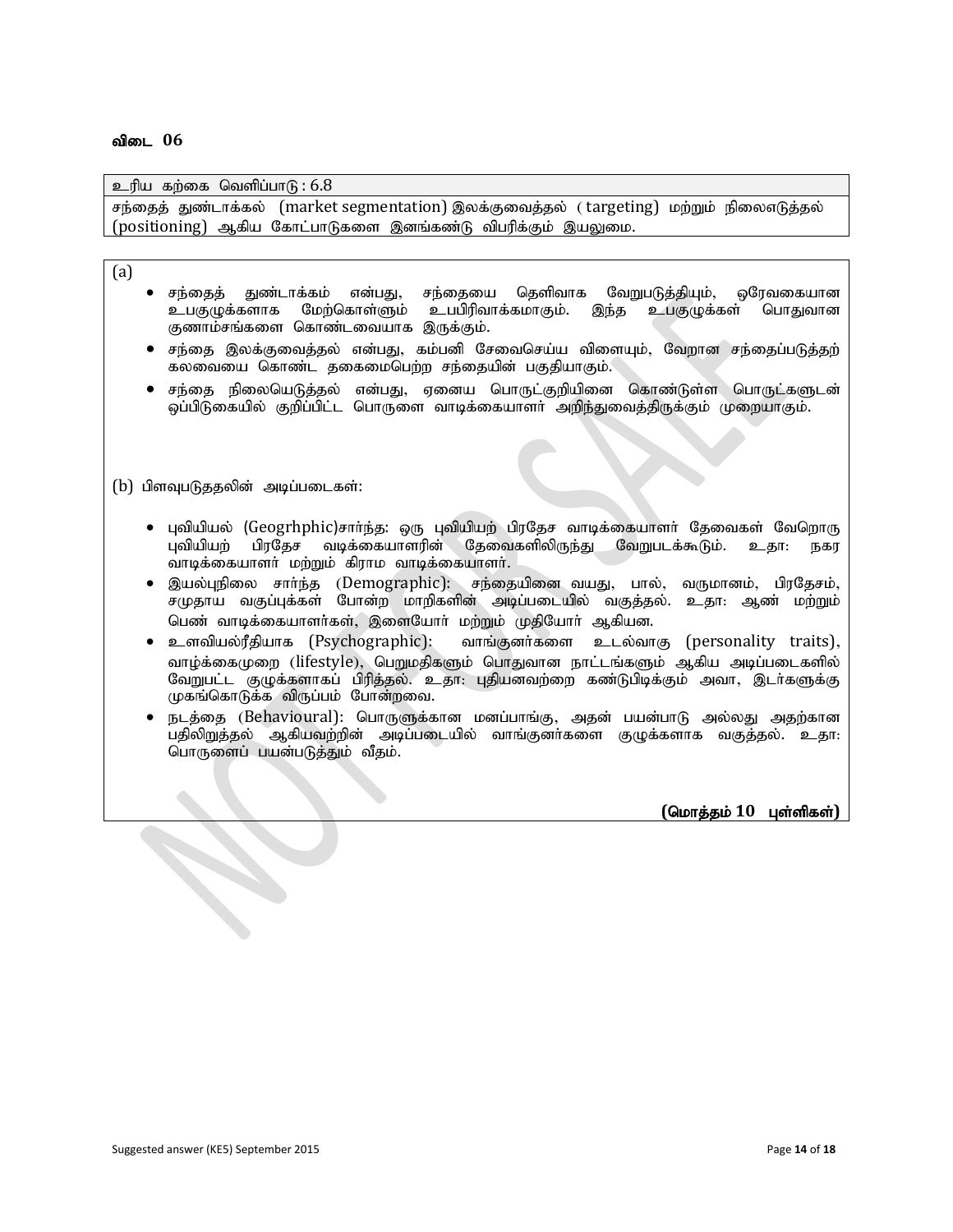## $\mathbf{u}$ ரிவு  $3$

#### விடை 07

 $p$ ெரிய கற்கை வெளிப்பாடு:  $3.5/3.7$ 

 $3.7.1$  உச்ச விலை, தரை விலை, வரிகள், மானியங்கள் மற்றும் அனுமதிப் பங்குகள் ஆகியவற்றின் <u>ஊ</u>டாக போட்டிச் சந்தைகளிலும் வியாபார நடவடிக்கைகளிலும் அரசாங்கத் தலையீட்டின் தாக்கத்தை விளக்குதல்.

விபரமான மாகிரி விடை: (a)  $p = 160 - 0.35Q$  $P = 60 + 0.15Q$  $160 - 0.35Q = 60 + 0.15Q$ 100=0.5Q 200=Q  $p = 160 - 0.35Q$  $P = 160 - (0.35*200)$  $P = 90$ எனவே, சமநிலைக் கணியம் =  $200,000$ சமநிலை விலை =  $Rs. 90,000$ (b) (i)  $97 = 160 - 0.35Q$  $0.35Q = 160-97$  $Q = 180$  $\Delta Q * P$  $\Delta P$  Q  $= 20 * 90$  7 200 = 1.29  $(ii)$  இந்தப் பொருள் நெகிழ்ச்சியான கேள்வியை கொண்டது. (c) (i) **பொருளில் செலவுசெய்த வருமானச் சதவீதம்** – நுகர்வோர் வருமானத்தின் அதிக % பொருளில் செலவுசெய்யப்படுமாகில், அந்தப் பொருளின் விலையில் மாற்றமொன்று $\mid$ அவரின் ஒட்டுமொத்த வருமானத்தில் அதிக தாக்கத்தினை கொண்டுள்ளதுடன், அந்தப்|

Suggested answer (KE5) September 2015 **Page 15** of **18 Page 15** of **18** 

பொருளுக்கான கேள்வியில் வீழ்ச்சியை ஏற்படுத்தும்.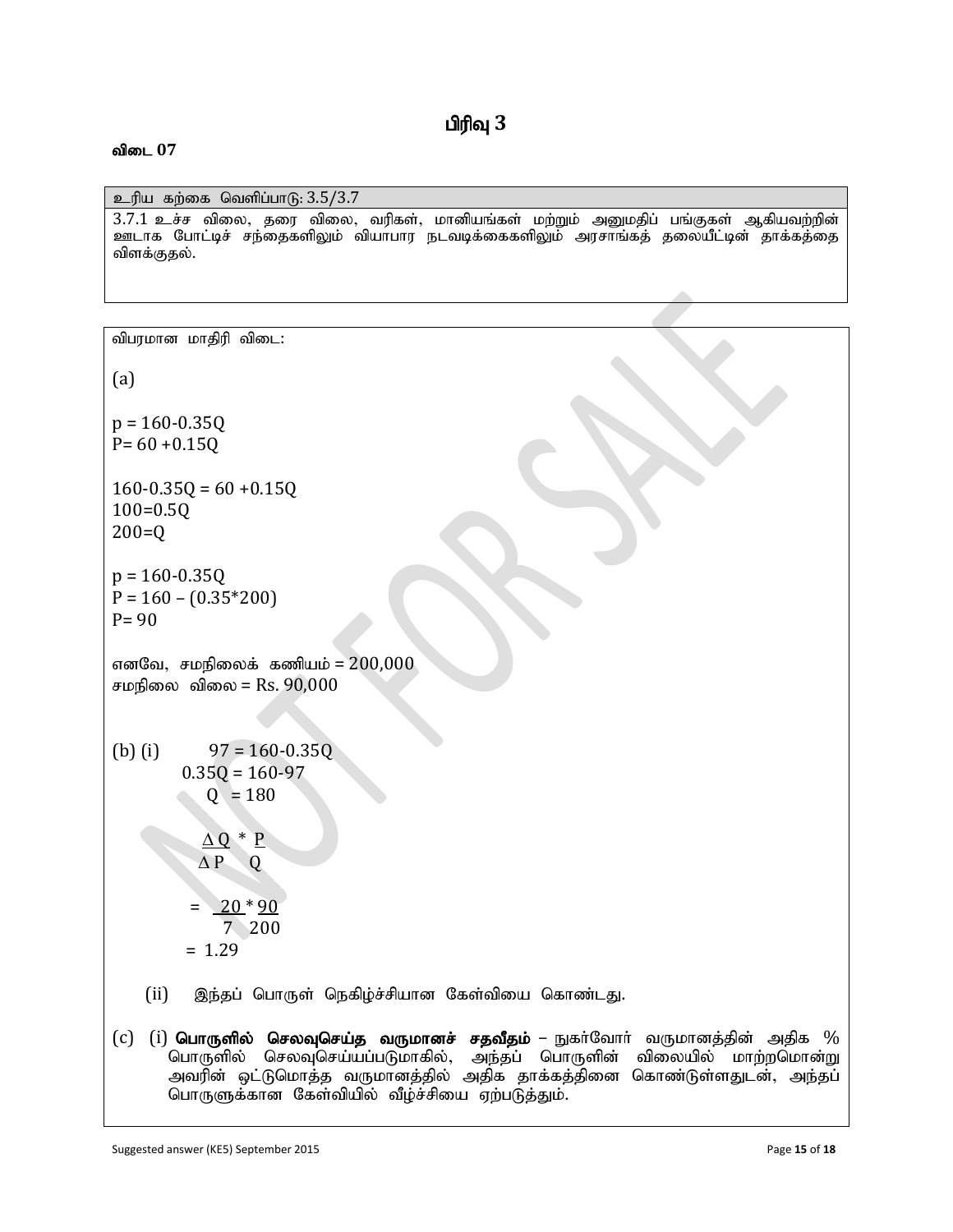- (ii) பிரதியீட்டுப் பண்டங்கள் கிடைத்தல் சந்தையில் அதிக பிரதியீட்டுப் பண்டங்கள் காணப்படும்போது, விலை அதிகரிப்பு பொருளுக்கான கேள்வியை அதிக விகிதத்தால் குறைக்கும்.
- (iii) **பொருளின் முக்கியத்துவம்** பொருள் ஒரு ஆடம்பரப் பொருளாக இருப்பின், அதன் விலை அதிகரிக்கும்போது, கேள்வி வீழ்ச்சியுறும். ஆனால், அது அவசியப் பொருளாக இருப்பின், வாங்குனர் விலை அதிகரிப்பினை கவனத்திற் கொள்ளாது பொருளை தொடர்ந்து வாங்குவார்.
- (iv) fhy tPr;rk; (time horizon).
- $(v)$  வழமையான கொள்வனவுகள் (Habitual purchasing)
- (d) அரசாங்கம் ஒரு பொருளின் வழங்குனர்களுக்கு நிரம்பற்பக்க மானியத்தை வழங்கும்போது, நிரம்பல் வளையி வலப்பக்கமாக பெயரும். கேள்வி வளையி மாறாதிருக்கும். பொருளுக்கு மானியம் கிடைப்பதனால், வழங்குனர் பொருளை அதிகளவில் வழங்குவதற்கு ஊக்குவிக்க படுவதுடன், குறைந்த விலைகளிலும் அவற்றை மேற்கொள்வா். தற்பயன் கணனிகளின் விலை வீழ்ச்சியடைவதுடன். அது அதிகளவில் வழங்கப்படும். நடைமுறையில், நிரம்பற்பக்க மானியம் பொருளின் கேள்வியில் அதிகரிப்பை விளைவிக்கும்.

கேள்விச் சமன்பாடு  $P = 160 - 0.35Q$ புதிய நிரம்பற் சமன்பாடு (மானியத்தின் பின்னர்),  $P = 60 + 0.15Q - \text{m}$ ானியம்  $P = 60 - 9 + 0.150$ புதிய சந்தைச் சமநிலை  $160 - 0.35Q = 51 + 0.15Q$  $0.5Q = 109$  $Q = 218$  > 218,000 அலகுகள்

புதிய சந்தைச் சமநிலை விலை P = 51 + 0.15(218) = ரூபா 83.7 > ரூ<u>பா. 83,700</u>

- (ii) சமநிலை விலையில் நிரம்பலிலும் கேள்விக்கணியத்திலும் அதிகரிப்பின் விளைவாக இறக்குமதி அதிகரிப்பின் காரணமாக அந்நிய நாணய வெளிப்பாய்வும் அதிகரிக்கும்.
- (e)

நிரம்பல் வளையியின் பெயர்ச்சி அதிக நிரம்பலை விளைவிப்பதுடன், அது ஈற்றில் சமநிலை விலையை வீழ்ச்சியுறச் செய்யும். ரூபா 90,000 ஆரம்ப விலையில் (ஆரம்ப நிரம்பல் வளையி சமநிலை விலை)  $60,000$  அலகுகள் மிகை நிரம்பல் காணப்படும். (அதாவது, ஆரம்பச் சமநிலைக் கணியம் 200,000 அலகுகளுக்கு எதிராக புதிய நிரம்பல் வனையியில் ரூபா  $90,000$  விலையில் புதிய நிரம்பல்  $260,000$  அலகுகளாகும். அதாவது; Q= ( $90-51$ ) ÷ 0.15).

புள்ளிகள் "A" மற்றும் "B" யில் காட்டியவாறு, வழங்குனர்கள்  $260,000$  அலகுகளை விற்க விரும்புவர் (புள்ளி B); ஆனால், பாவனையாளர்  $200,000$  அலகுகளையே வாங்க விரும்புவர் (புள்ளி A). அதன்படி, கணனிப்பாவனையாளர்கள் வாங்க விரும்பும் அலகுகளை விட  $60,000$ அதிக அலகுகளை வழங்குனர் விற்பனை செய்ய விரும்புவர். இந்த மிகை நிரம்பல் 60,000 அலகுகள் தற்பயன் கணனிகளின் விலை வீழ்ச்சியடைய அழுத்தம் கொடுக்கும்.

Suggested answer (KE5) September 2015 **Page 16** of **18** Page 16 of **18**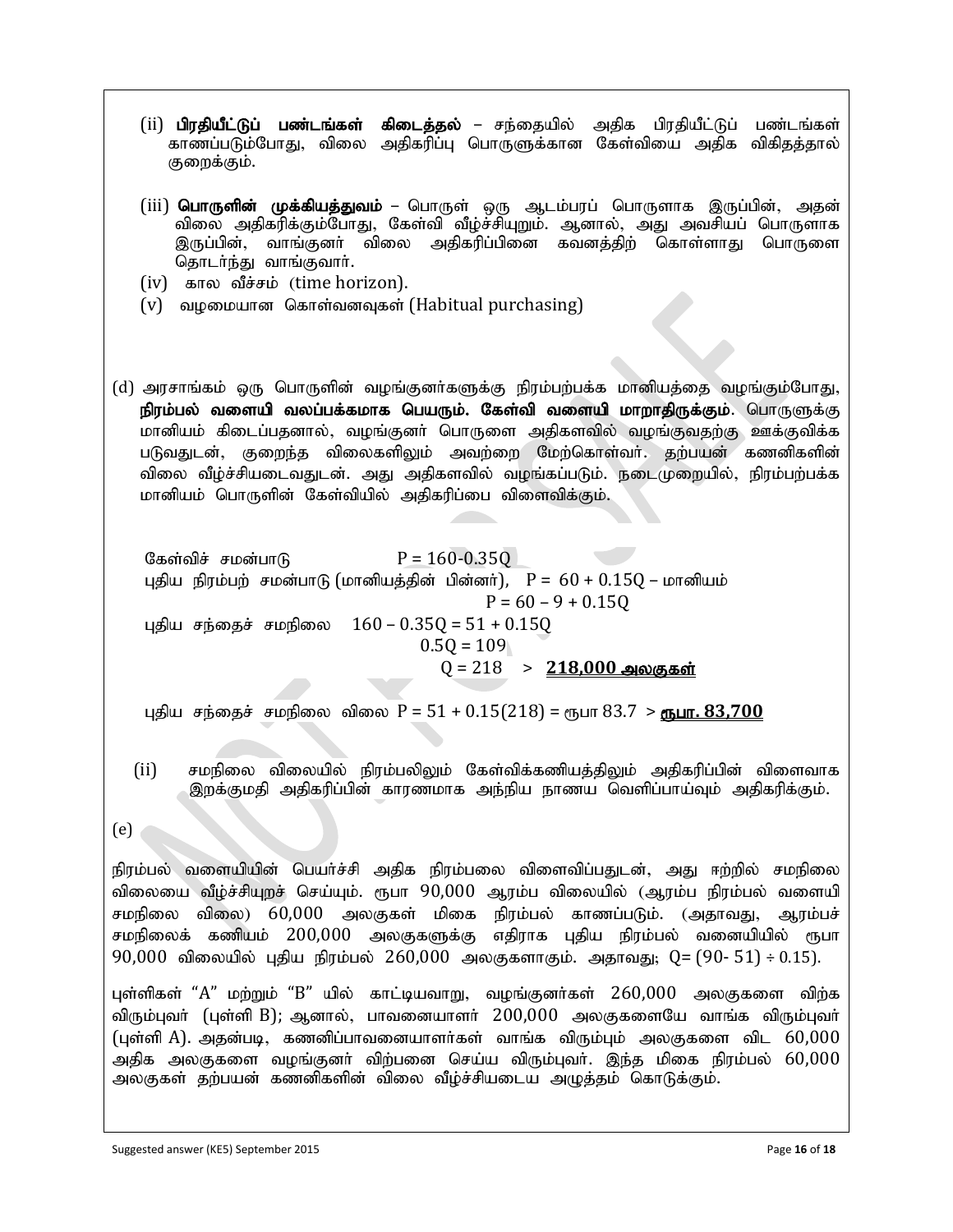இப்போது சமநிலை விலை புள்ளி D யில் = S1 அல்லது ரூபா  $83,700$ . கணனிப் பாவனையாளர் உண்மையில் செலுக்கும் விலை அலகொன்றிற்கு ரூபா  $83,700$ . ஆனால் வமங்குனர்கள் ஒரு அலகுக்கான மானியம் ரூபா  $9,000$  அடங்கலாக அலகிற்கு ரூபா  $91,500$  இனை பெறுவர்.

மானியத்தின் தாக்கம் நிரம்பலை அதிகரித்து (நிரம்பல் வளையியை ஆரம்ப S0 புள்ளியில் இருந்து புதிய  $S1$  புள்ளிக்கு பெயர்த்தல்), அலகொன்றிற்கான சமநிலை விலையை ரூபா  $90{,}000$ இலிருந்து ரூபா 83,700 க்கு குறைத்து, கேள்விக் கணியத்தை ஆரம்ப சமநிலை மட்டமான  $200,000$  அலகுகளிலிருந்து புதிய மட்டமான  $218,000$  அலகுகளாக அதிகரித்தல் ஆகும்.

இறுதியாக, வழங்குனர்கள் அலகொன்றிற்கு மானியமாக ரூபா 9,000 இனை பெறுவதுடன், (அதாவது வளையியில்  $A$  யிலிருந்து  $C$  க்கு), கணனிப் பாவனையாளர்களும் அலகொன்றிற்கு ரூபா. 6,300 விலை அனுகூலத்தினை (அதாவது, ரூபா  $90,000$  –  $83,700$ ) பெறுவர். இதன் விளைவாக, தற்பயன் கணனிகளை வாங்கும் நிலையில் இல்லாத அல்லது வாங்க விரும்பாத  $18,000$  புதிய பாவனையாளர்கள் அவற்றினை வாங்கும் சந்தர்ப்பத்தினை பெறுவர்.



- (f) விளம்பரப்படுத்துதல் விற்பனை ஊக்குவிப்புக்கள் விற்பனைக்குப் பிந்திய சேவைகள் உத்தரவாதங்கள் (Warranties) கிரயக் குறைப்பு
- (g) குறைத்து விலையிடல் (under pricing)

 $($ மொத்தம்: 20 புள்ளிகள்)